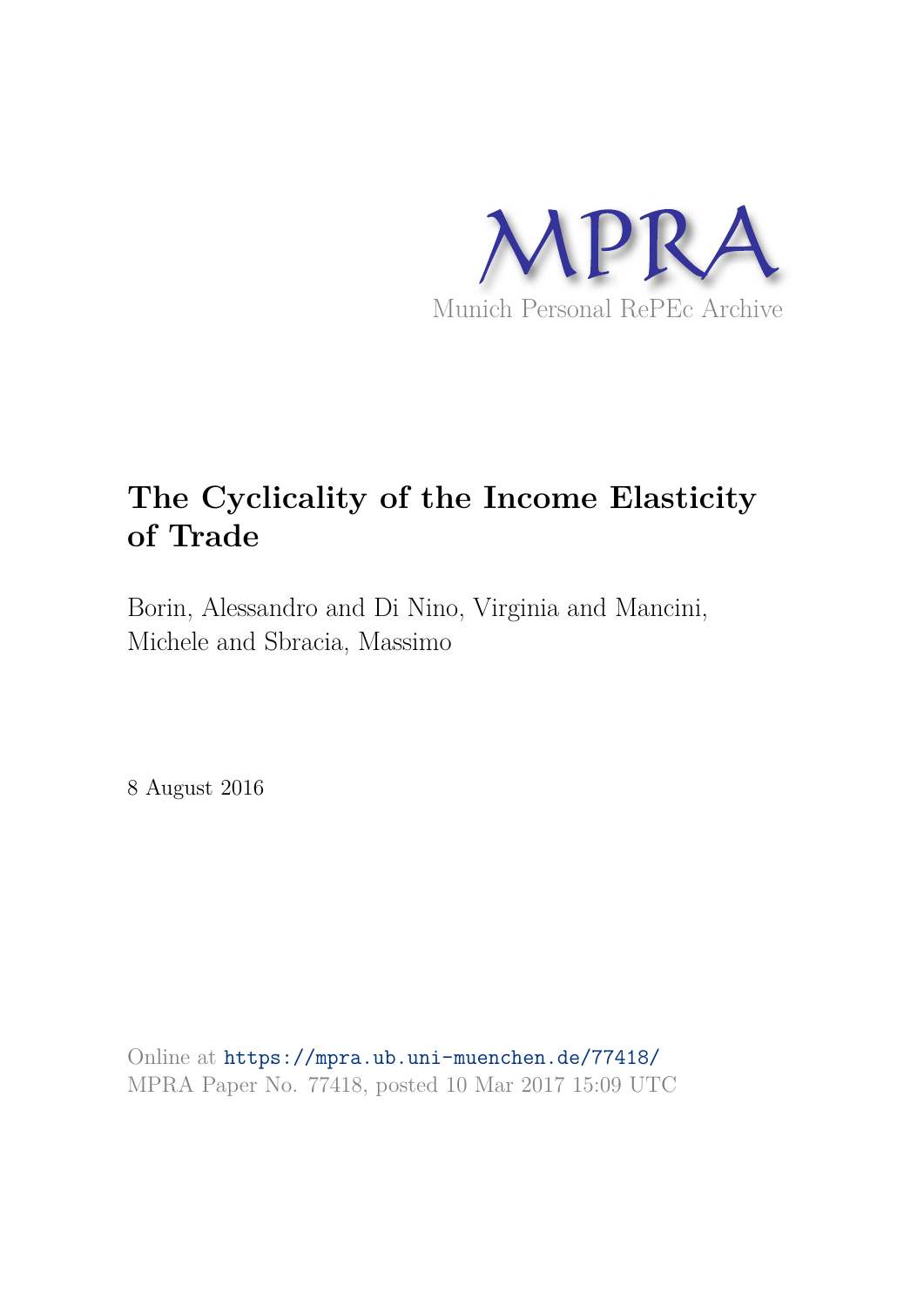# The Cyclicality of the Income Elasticity of Trade\*

Alessandro Borin#, Virginia Di Nino<sup>#,°</sup> Michele Mancini#, Massimo Sbracia#

March 2017

#### Abstract

In 2011-2015 global trade has disappointed, to a much larger extent than global GDP. We show that two key features of real trade flows  $-$  their high volatility and their  $procyclicality$  determine a cyclicality of the income elasticity of trade. This property is such that when real GDP growth is positive but lower than its long-run trend, then the income elasticity of trade is also smaller than its own long-run trend. Therefore, when real GDP growth turns out to be weaker than expected, the forecast error on trade volumes is amplified by the fact that also the income elasticity of trade happens to be smaller than predicted. We then analyze the implications of our findings for the cross-country differences in the elasticity, the role of long-run and cyclical factors for the recent weakness of trade, and the accuracy of existing trade forecasts, which we significantly improve by exploiting real-time data on business conditions.

JEL classification: E32, F1, F4

Keywords: global trade, income elasticity, international business cycle

\* The views expressed in this paper are those of the authors and do not necessarily reflect those of the Bank of Italy.  $E$ -mail: alessandro.borin@bancaditalia.it, virginia.dinino@bancaditalia.it, michele.mancini@bancaditalia.it, massimo.sbracia@bancaditalia.it.

# Bank of Italy

European Central Bank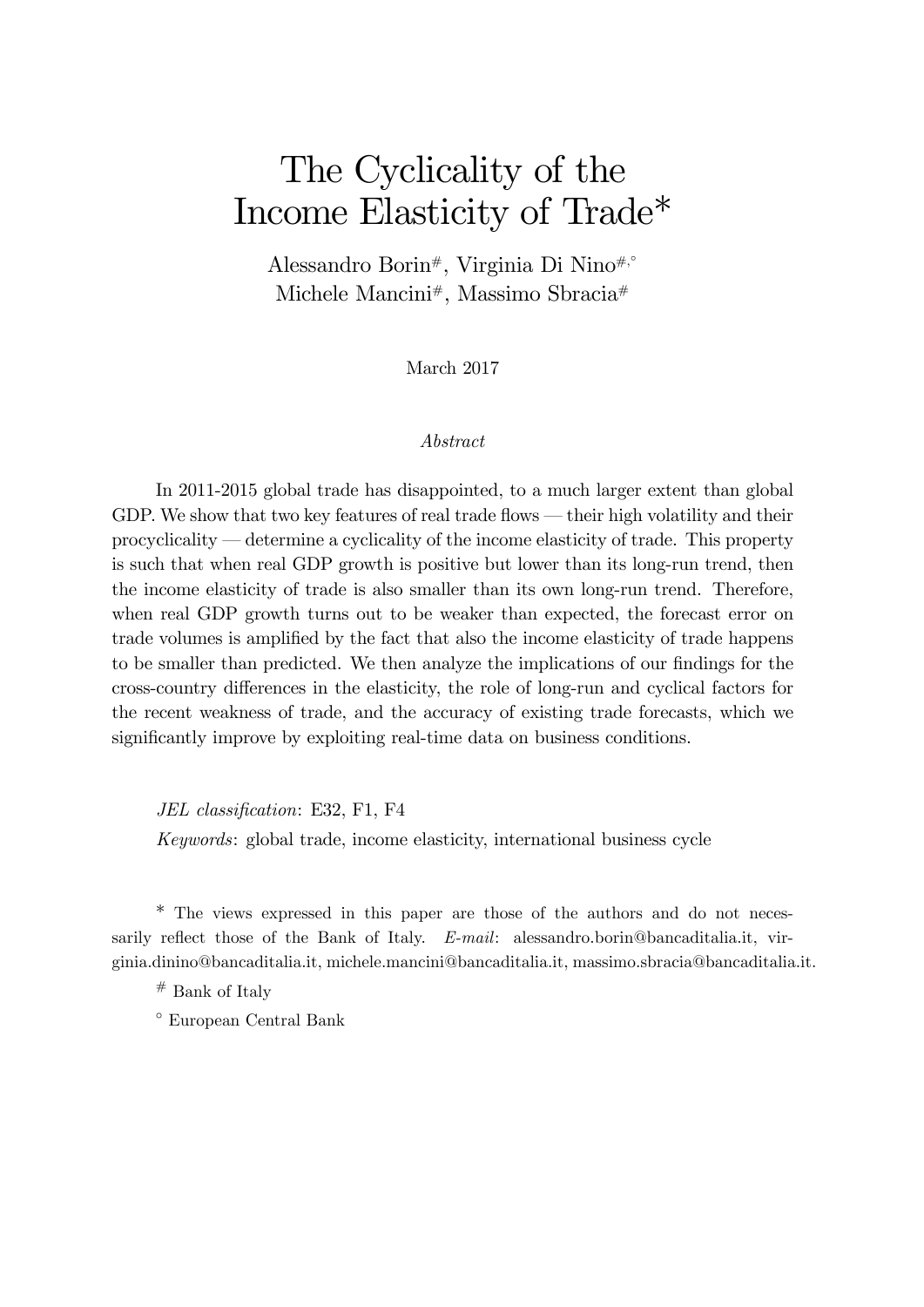## 1 Introduction

In 2011-2015, global trade has regularly disappointed expectations. Figure 1 shows, for example, that while the International Monetary Fund (IMF) estimated world trade volumes to grow at an annual average of 5:3%, their actual growth rate turned out to be just 3:5% per year. World trade growth fell short of expectations in each year of the quinquennium, by a size ranging from 0:9 percentage points in 2011 to almost  $3$  points in  $2012<sup>1</sup>$ . While this systematic forecast error has reflected, in part, lowerthan-expected real GDP growth, the economic and policy debate has focused on the surprising fall of the income elasticity of trade  $-$  here defined as the ratio between real import growth and real GDP growth ("income elasticity" hereafter).<sup>2</sup> Income elasticity has, in fact, decreased from a predicted level of 1:4 (a value close to its historical average), to around 1.0, apparently accounting for almost two-thirds of the forecast error.<sup>3</sup>

In this paper we put the income elasticity at the center stage, in order to streamline the mechanisms that explain the behavior, along the business cycle, of aggregate trade áows compared to GDP. Although the income elasticity is not a parameter in modern microfounded models of international trade, it is a key indicator that is monitored in order to gauge how trade evolves relative to the rest of the economy. In particular, in assessing the dynamics of the trade-to-GDP ratio, policy makers and practitioners typically assume that changes in the income elasticity reflect structural factors, such as changing trade barriers. Not surprisingly, similarly to what happened during the so-called Great Trade Collapse of 2008-09, the recent dismal performance of international trade has been attributed to various structural factors, such as a resur-

<sup>3</sup>Real GDP growth fell short of expectations by an annual average of 0.5 percentage points in 2011-2015. By using the elasticity of 1:4 implicit in the IMF forecasts, lower GDP growth then accounted for 0:7 percentage points of the forecast error. Hence, the remaining 1:1 percentage points, i.e. over 60% of the forecast error, is accounted for by the decline of the income elasticity of trade.

<sup>&</sup>lt;sup>1</sup>The IMF was not alone in overestimating world trade. The forecast errors made by other international financial institutions, such as the OECD and the WTO, were, in fact, of the same sign and of similar magnitude.

<sup>&</sup>lt;sup>2</sup>Throughout the paper we will focus only on the income elasticity of trade using the ratio, observed in each given year, between real import growth and real GDP growth. At the world level, focusing on imports or exports is essentially the same thing, although, in practice, the two variables are never completely identical, due to statistical discrepancies. In the period 1980-2015, for example, IMF data report that the difference between the annual growth of real exports and that of real imports was between  $-1.7$  (in 1994) and 2.8 percentage points (in 1980), although it was on average nil over the whole period. Similarly, in 2011-2015 the difference was in a range between  $-0.2$  and 0.3 percentage points and was on average nil in the quinquennium. At the country level, focusing on imports or exports makes a more significant difference. Yet, using one or the other would leave the main results of this paper unaltered, due to the strong correlation between their volumes, documented by Engel and Wang (2011). Analogously, placing at the denominator the growth rate of domestic demand (instead of GDP) provides very similar, albeit not identical, results.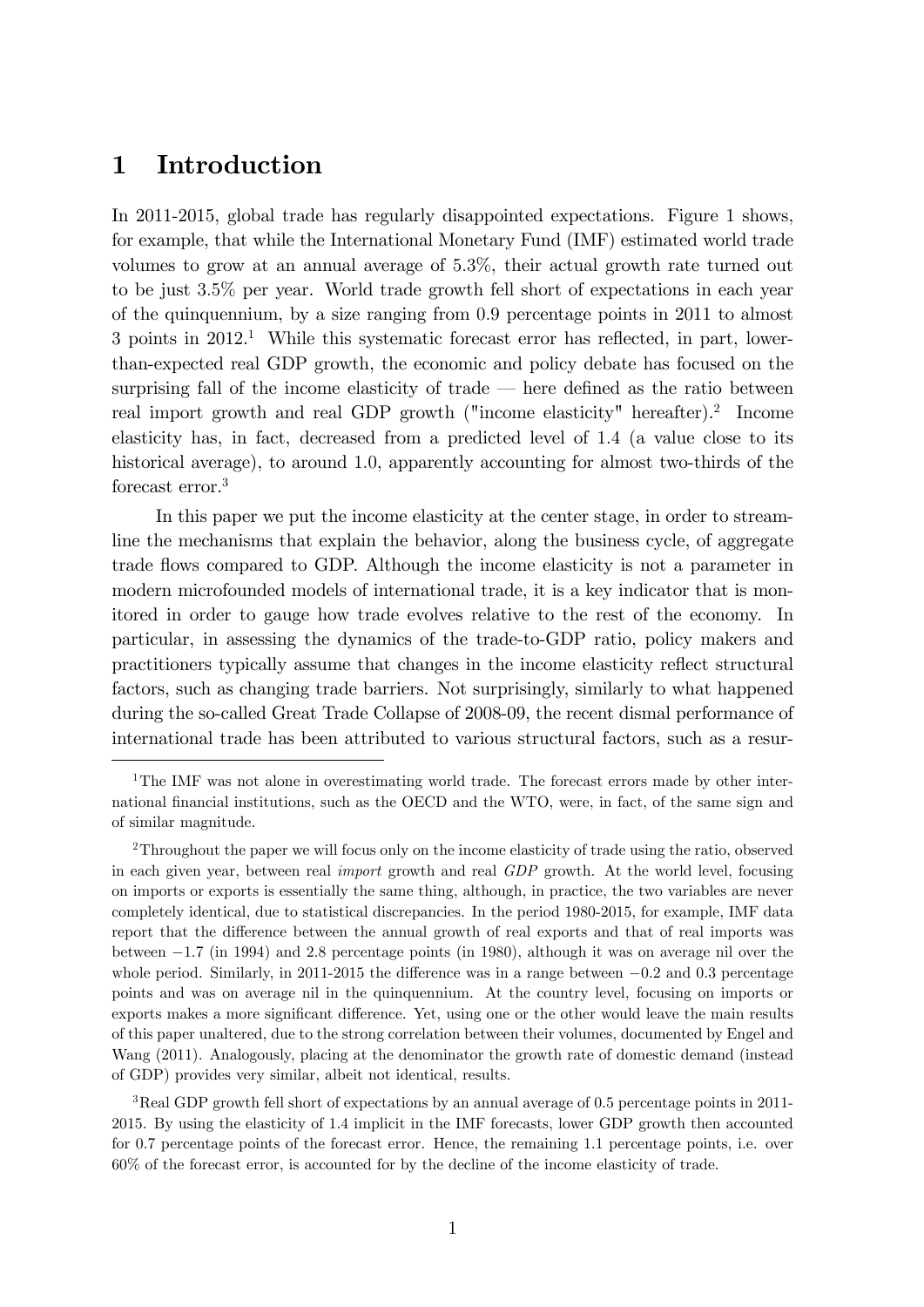

Figure 1: Forecast errors on the growth of world import and world GDP volumes (1)

(1) Percentage-point difference between the growth rate at year  $t$  as measured in the IMF WEO (World Economic Outlook) published in October at year  $t+1$  (actual data) and the growth rate at year t as predicted in the IMF WEO published in October at year  $t-1$  (forecast). This difference is further decomposed into the part due to advanced economies ("advanced") and the part due to the rest of the world ("emerging"). Source: our elaborations on IMF data.

gence of protectionist measures, a shortening of global value chains, the weakness of trade credit, or to possible composition effects, either geographic or sectoral.<sup>4</sup>

Recent studies have argued, for example, that the income elasticity can be larger than 1 only to the extent that trade volumes grow faster that real GDP, as they do when trade barriers decline. If, instead, trade volumes and real GDP grow at the same speed, then the income elasticity should lie at the equilibrium level of 1. The post-crisis reduction of the income elasticity is then interpreted as a return to its equilibrium value, as the secular decline in tariff and non-tariff protectionist measures and in transportation costs is gradually waning (see Gaulier, Mayer, Steingress and Zignago, 2016).<sup>5</sup>

<sup>4</sup>Most hypotheses about the causes of the Great Trade Collapse have been presented in Baldwin (2009) and Baldwin and Evenett (2009); for other important contributions not included in those books, see also Eaton, Kortum, Neiman and Romalis (2016) and the extensive literature surveyed therein. Hoekman (2016) gathers several explanations for the post-crisis performance of trade; for other views, see also Borin and Mancini (2015), IMF (2016) and IRC Trade Task Force (2016).

<sup>&</sup>lt;sup>5</sup>Note that our focus on the plain definition of the income elasticity (ratio between real import and real GDP growth) distinguishes our analysis from other recent contributions (such as Gaulier, Mayer, Steingress and Zignago, 2016, or Bussière, Callegari, Ghironi, Sestieri and Yamano, 2013), which aim, instead, at evaluating how demand affect trade and how these effects should be captured by using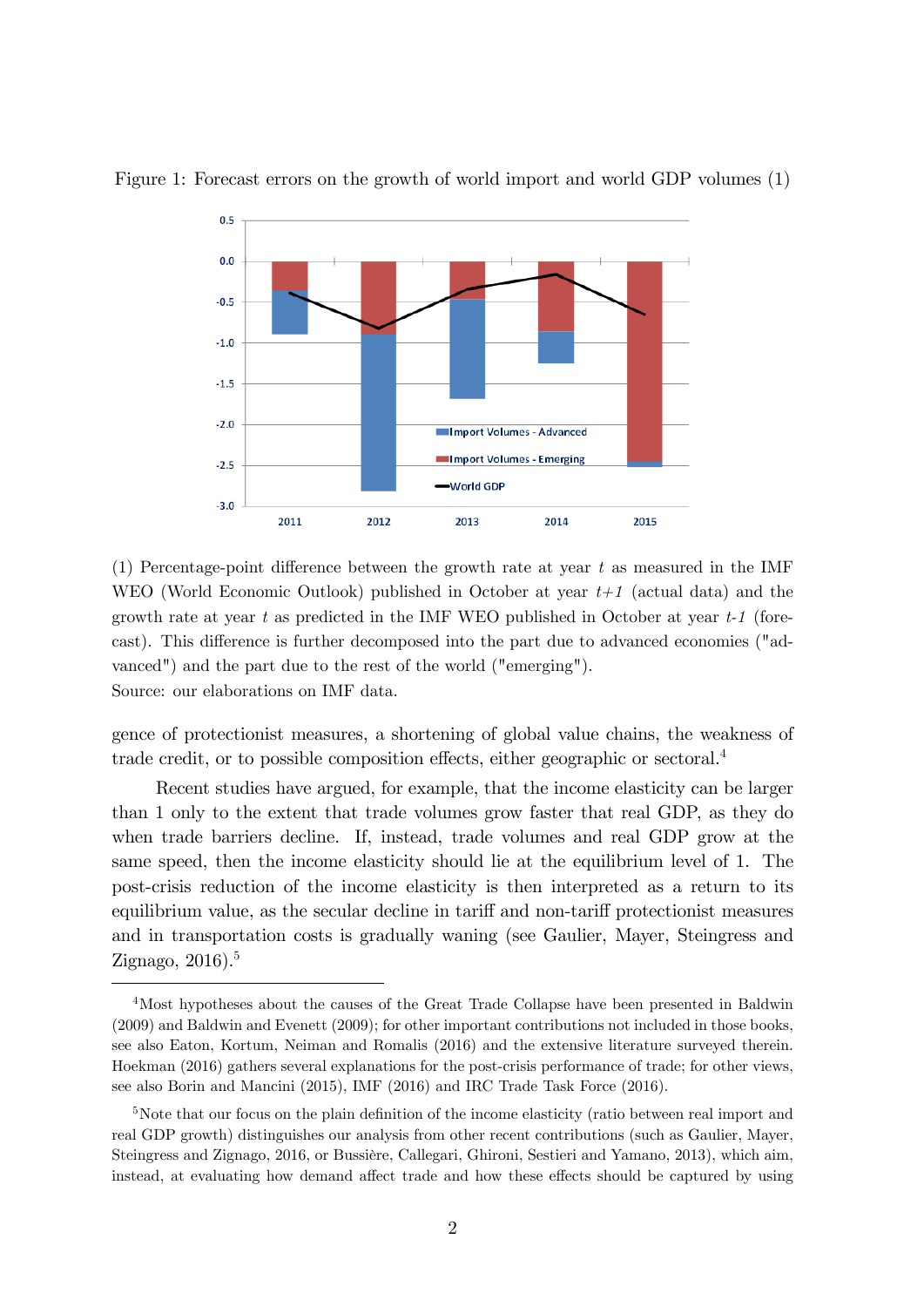Our analysis suggests a new explanation, complementary to those that are based on the role of trade barriers and other structural factors: we argue that the level of the income elasticity is affected not only by a long-run trend, but also by business cycle conditions. Specifically, we show that, even when trade volumes and GDP grow at identical (and positive) rates in the long-run, in the short-run one should expect a greater income elasticity when GDP growth is strong and a smaller income elasticity when GDP growth is weak. This effect can cyclically bring the income elasticity above and below 1, even in the absence of changes in trade barriers.

The cyclicality of the income elasticity, which emerges even if trade volumes and real GDP increase at identical long-run rates, is the consequence of two standard properties of real trade flows (and, in particular, of imports), documented in the literature on the international real business cycle and revisited in this paper. Namely, their high volatility and their procyclicality.<sup>6</sup>

To provide a first intuitive example of why these two properties may push the income elasticity above 1, suppose for a moment that the trend growth rates of GDP and import volumes are both nil. If real import growth is more volatile than real GDP growth, then when the latter is positive, the former is either positive and very high or negative and very low. But the positive correlation between import and GDP volumes suggests that the relevant case is the one in which the two growth rates have the same sign. By the same token, when real GDP growth is negative, real import growth is also negative and very low. Thus, at a positive (negative) real GDP growth corresponds a positive (negative) and higher (lower) real import growth. In other words, the income elasticity can settle at a value that is always greater than 1.

Now consider the more relevant case in which both GDP and import volumes have a positive trend growth and let us provide an example in which the income elasticity can not only be greater than 1, but also be affected by business conditions. To separate the "pure trend effect" on the income elasticity related to declining trade barriers (i.e. to imports growing faster than GDP), suppose that these trend growth rates are identical, say set at 3%. In addition, to build a simple intuition about the reasons why the income elasticity is affected by the business cycle, let us also focus only on positive growth rates. As real import growth is more volatile than and positively correlated with real GDP growth, when the latter is above its average (say  $4\%$ ), the former is even higher (say  $5\%$ ); when real GDP growth is instead low (say  $2\%$ ), real import growth is even lower (say 1%). The income elasticity is then greater than 1 when real GDP

alternative measures of the elasticity.

 $6B_6$  Because the volumes of trade flows and GDP increase over time, the international real business cycle literature consider HP filtered series. As the focus of our paper is the income elasticity, which is a ratio between growth rates, our empirical analysis will tackle the time trend by focusing on growth rates, complementing that literature. Thus, in particular, by *high volatility* of imports we mean that the standard deviation of real import growth is higher than that of real GDP growth. Similarly, with procyclicality we refer to the positive contemporaneous correlation of real import growth with the business cycle (as measured by the growth rate of real GDP or of real investment).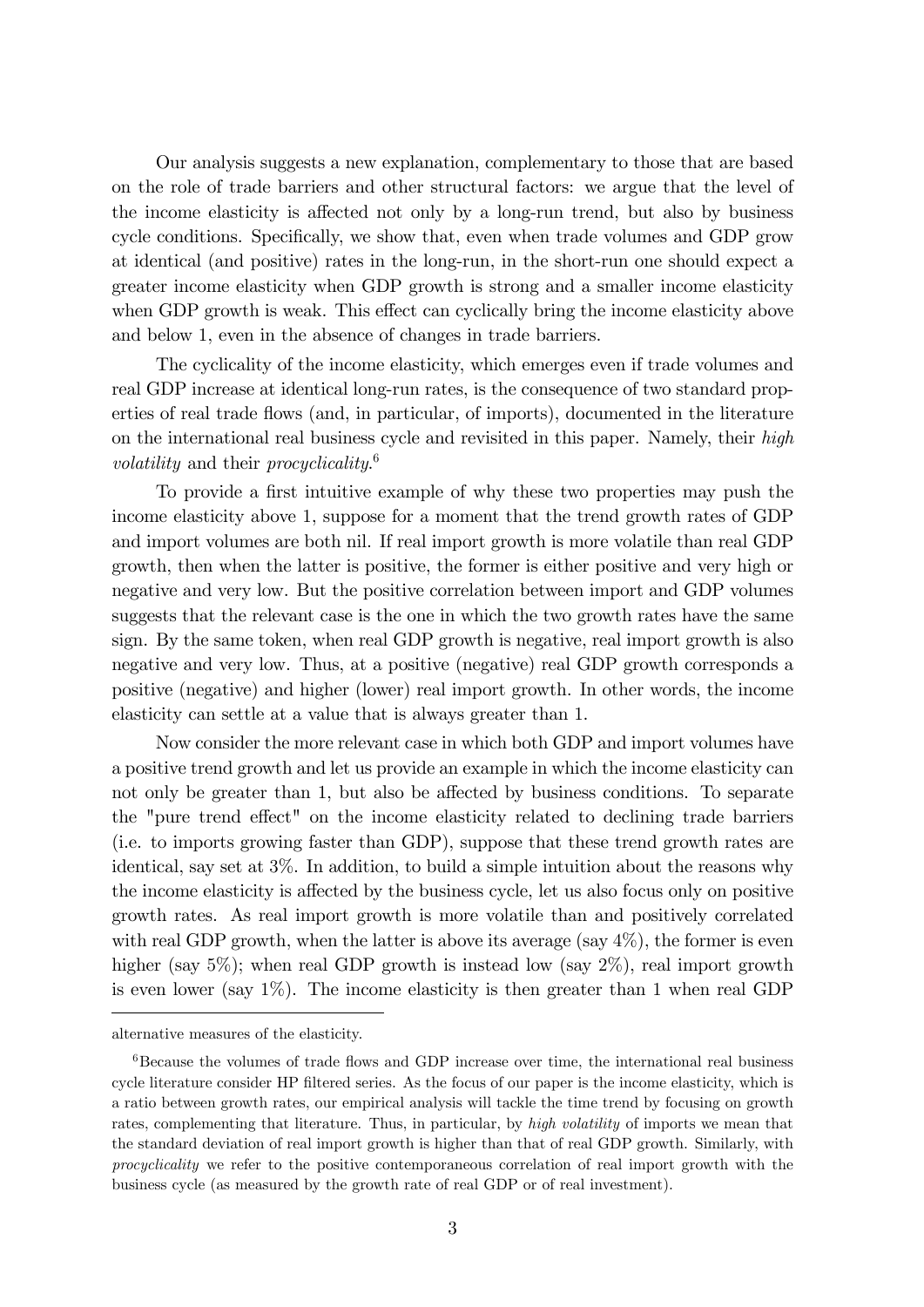growth is high, and smaller than 1 when real GDP growth is low (respectively  $5/4$  and  $1/2$  in our simple example). Thus, in this example the income elasticity is procyclical.

While this intuitive example works well in a neighborhood of the trend growth rate of real imports and real GDP (provided that real GDP growth is not zero, a value at which the elasticity is not defined), in the whole domain of these variables the relationship between the income elasticity and the business cycle is more complex and necessitates a full-fledged model to be illustrated. Procyclicality, for example, does not hold across the full spectrum of growth rates. Yet, two results keep standing out also in the more general case:  $(1)$  business cycle conditions affect the level of the income elasticity; (2) high volatility and positive correlation of imports with GDP will, in particular, cyclically bring the elasticity to levels above its long-run trend.

To develop our argument, we proceed in three steps. In the first step, we consider a sample of 161 advanced and emerging economies and, using annual data from 1970 to 2015, we describe two sets of stylized facts. The former set includes the facts that we intend to explain; namely: the income elasticity is on average greater than 1 and positively correlated with the business cycle. While the fact that the income elasticity tends to be greater than 1 confirms the findings of previous literature (which we review in the next section), its positive correlation with the business cycle is for the first time documented in this paper. The latter set describes two standard features of open economies that are key to explain the former set: the growth rate of real imports is more volatile than that of real GDP and is positively correlated with the business cycle.

In the second step, we consider a simple theoretical model of international trade, based on Bems, Johnson and Yi (2013), with the purpose of deriving the main empirical implications about the level and cyclical properties of the income elasticity. We start by showing that, in the standard case in which all goods are tradeable (one-sector model), the income elasticity is not affected by the business cycle. In this context, it is greater (smaller) than 1 if and only if trade barriers decrease (increase), otherwise it is equal to 1. We then consider tradeable and non-tradeable goods (two-sector model) and assume, consistently with the facts discussed above, that the former are more volatile than, and correlated with, the latter. We prove two main results. First, if the trend growth rates of the volumes of tradeable and non-tradeable goods are nil, then the income elasticity is persistently greater than 1, even in the absence of a decline in trade barriers. Second, if tradeables and non-tradeables have instead a positive trend growth, then the income elasticity is affected by the cycle. In particular, the income elasticity is procyclical for both positive and negative growth rates of real GDP, even though not across the whole spectrum of growth rates, as it is not defined when real GDP growth is zero, while in the neighborhood of zero it approaches infinity.

In the last step, we analyze three main implications of the model, concerning:  $(i)$  the values taken by the income elasticity in the *cross-section* of countries;  $(ii)$ the behavior of the income elasticity of world trade *over time*; *(iii)* the accuracy of the *forecasts* about world trade growth. In particular, we first explain how the high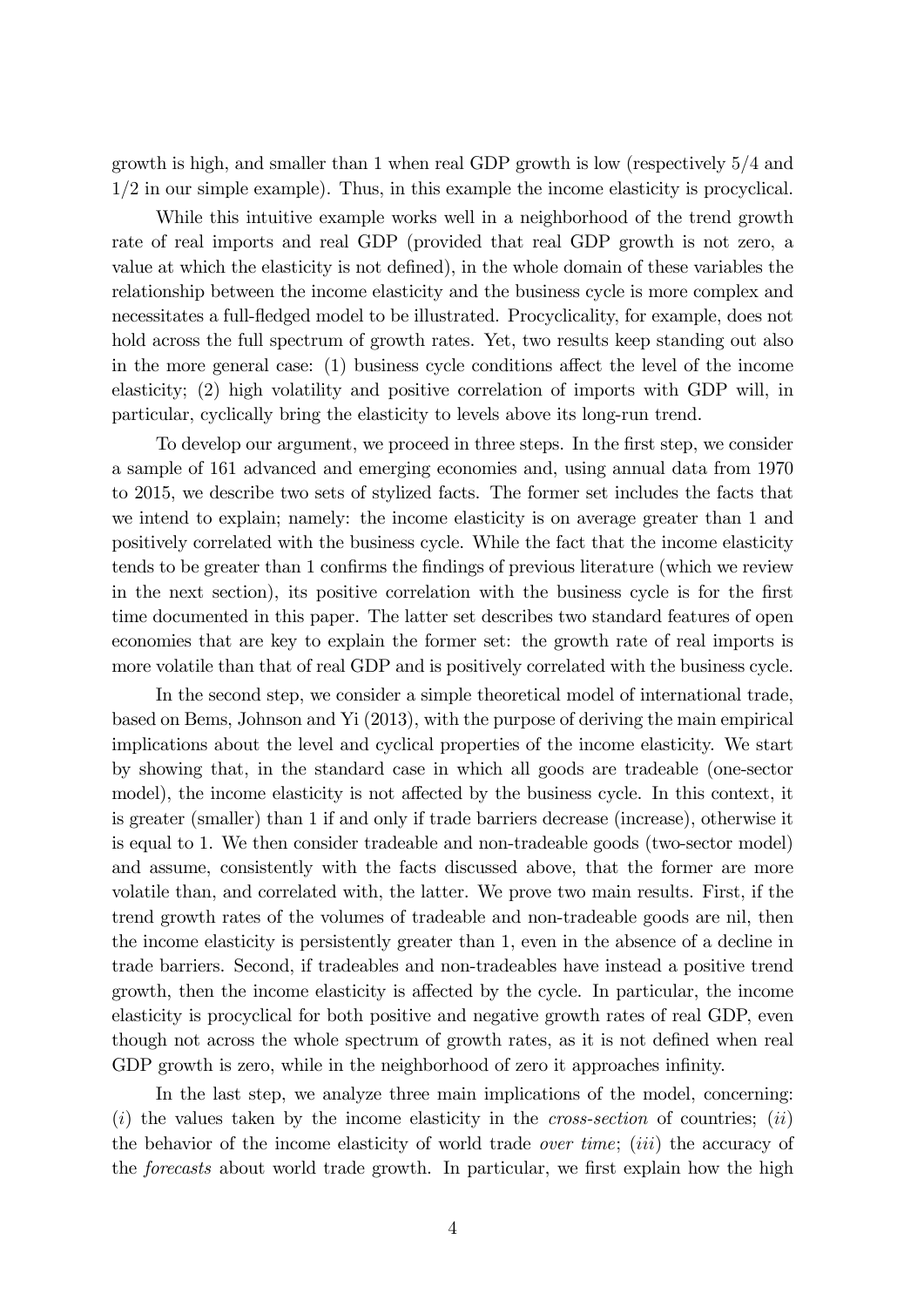volatility and procyclicality of real trade áows, together with the size of the nontradeable-goods sector, contribute to determine cross-country differences in the income elasticity of trade. We then argue that failing to recognize the cyclicality of the income elasticity implies understating the role of the business cycle; by taking it into account, instead, we find that cyclical forces have given the main contribution to the unexpected weakness of trade in 2011-2015. We finally show that existing trade forecasts do not account for the cyclicality and, then, that their accuracy can be significantly improved by exploiting real-time data on business conditions.

The rest of the paper is organized as follows. Section 2 briefly reviews the literature. Section 3 presents the main stylized facts. Section 4 analyzes a simple theoretical framework. Section 5 discusses the implications of the model. Section 6 summarizes the main conclusions and offers some suggestions for future research.

## 2 Related literature

The study of the elasticities of trade to either prices or income has a long tradition in international economics, the classic example being the Marshall-Lerner condition. The existing literature, however, has focused exclusively on the *level* of the elasticities, while their business cycle properties have been generally overlooked. In a pioneering paper, for example, Houthakker and Magee (1969) estimated the value of the income elasticity of imports and exports for a number of economies, with the purpose of analyzing their  $d$ ifferences across countries  $-$  a possible source of balance-of-payments problems in old-Keynesian approaches. Their empirical analysis documented that the income elasticity of imports was larger than 1 for essentially all the countries included in their sample, although with relevant cross-country differences. $7$ 

Previous studies have also analyzed the behavior of the income elasticity across very long time spans, relating them to the evolution of trade barriers, as reflected in changes either in tariff and non-tariff policies or in transportation costs. Irwin (2002), in particular, analyzed the income elasticity for the world economy since 1870, distinguishing three main phases:  $(i)$  in the pre-World War I era (1870-1913), characterized by very stable tariff rates (which were also very low in Western Europe), the elasticity tended to lie around 1;  $(ii)$  in the interwar era (1920-1938), the rise of protectionism and the introduction of foreign exchange restrictions brought the elasticity down, to levels close to zero; (iii) in the post-World War II era (1950-2000), when the GATT and the WTO encouraged a sustained reduction in trade barriers, the elasticity rose well above 1. Interestingly, a study by the World Bank (1987) with data going back to 1720 finds that the period in which the income elasticity reached its peak was between 1820 to 1870, when a sharp fall of freight costs occurred, favored by a wide diffusion

<sup>7</sup>Another classical reference is Hooper, Johnson and Marquez (2000), who updated Houthakker and Magee (1969) and provided an extensive analysis of income as well as price elasticities of imports and exports for the G-7 countries, using data from the mid-1950 to the mid-1990s.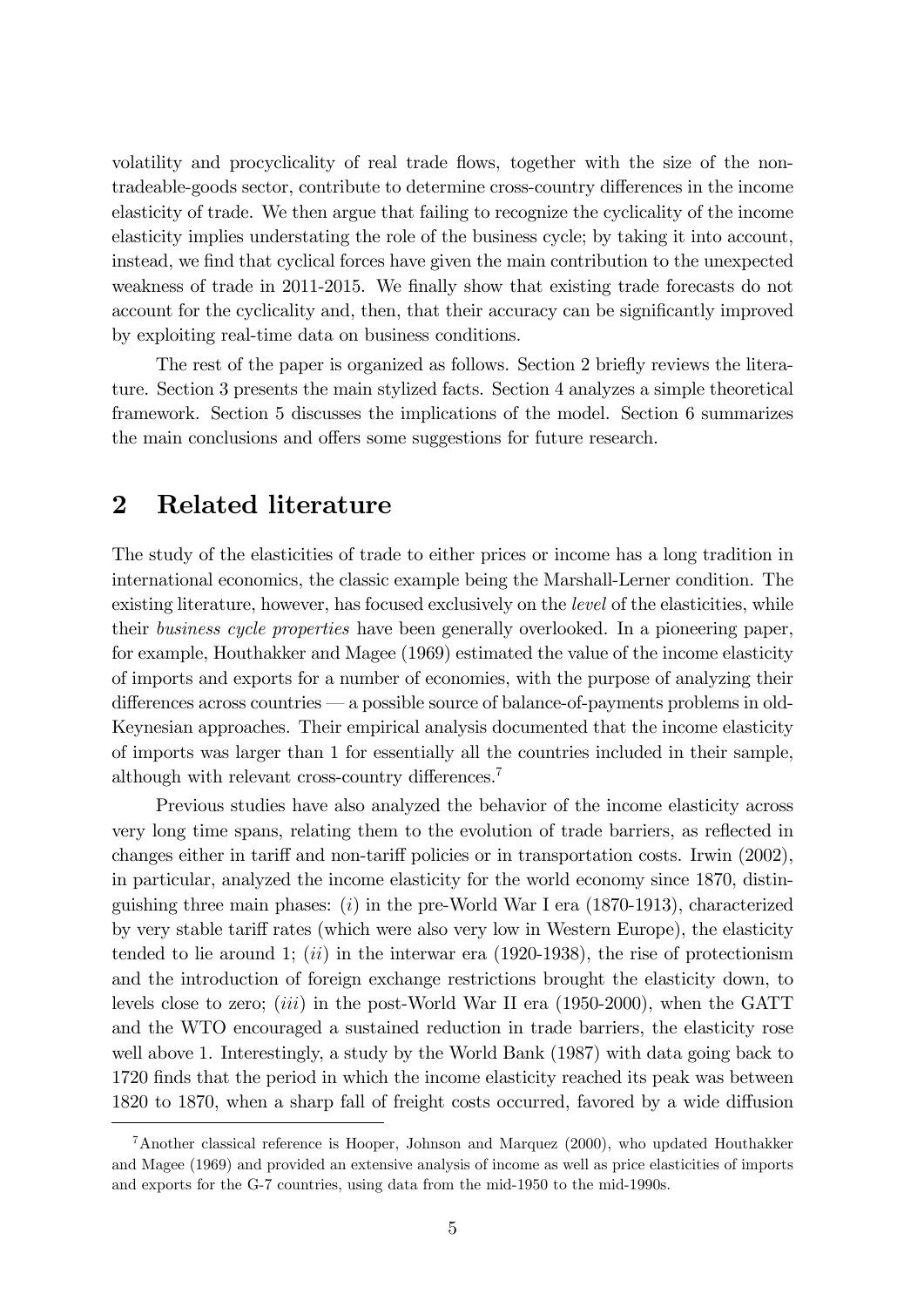of railways and steamships as well as by the wave of trade liberalizations that followed the Napoleonic wars. Our paper departs from these studies by analyzing the income elasticity at both the low and the business cycle frequencies.

Another strand of the literature related to our paper includes the studies focusing on the international real business cycle. The classic paper by Backus, Kehoe and Kydland (1995) documented the high volatility of imports (and exports) relative to that of GDP. Heathcote and Perri (2002) add to that finding the sharp procyclicality of trade áows. The paper that is closest to our own, however, is Engel and Wang (2011), in which the high volatility and procyclicality of imports and exports (and their positive correlation) gain the spotlight. Their paper builds a model of international real business cycle that reproduces these features of the data, by introducing two different stochastic processes that generate technology shocks: a high-volatility process for durable consumption goods (which are assumed to be tradeable) and a low-volatility process for non-durable consumption goods (non-tradeable). It then simulates the model and analyzes its implications for the price elasticity of trade. Our approach is quite similar, as it assumes shocks with different volatility affecting tradeable and non-tradeable goods, but we build a much simpler model with the purpose of deriving an analytical expression for the *income* elasticity of trade.<sup>8</sup>

Our paper also contributes to the debate concerning the weakness of trade that first emerged during the global crisis of 2008-09 and then persisted during the subsequent economic recovery. Within this very extensive literature (briefly recalled in the previous section), the contributions that are most closely related to our own are those of Bems, Johnson and Yi (2013) and Eaton, Kortum, Neiman and Romalis (2016). The former work (from which we borrow the theoretical framework) relates the sharp fall of trade relative to GDP in 2008-09 to the composition of expenditure and, in particular, to the fact that the global recession saw an especially large decline in the production of highly-traded durable goods as opposed to that of lowly-traded services. The latter study builds an extremely rich framework by embedding a multi-sectoral general equilibrium model of trade into a multi-country real business cycle model. Their quantification shows that a shock hitting efficiency in the durable-goods sector provided the major contribution to the fall of trade relative to GDP recorded in 2008-09. Our paper suggests that the same mechanisms are more generally at work also outside the single episode of the global recession. In other words, the higher volatility and the procyclicality of trade áows normally determine an income elasticity that varies along the business cycle. This cyclical component adds to the trend component, which is instead determined by changes in trade policies and transportation costs that occur at lower frequencies.

<sup>&</sup>lt;sup>8</sup>The high volatility and procyclicality of trade flows could be generated not only by the different volatility of the processes generating durables and non-durables, as in Engel and Wang (2011), but also by inventory adjustment, as in Alessandria, Kaboski and Midrigan (2015), or simply by consumption smoothing, as trade is less intensive than GDP in consumption goods. In our paper, however, we focus only on the consequences of these two features, irrespectively of their underlying causes.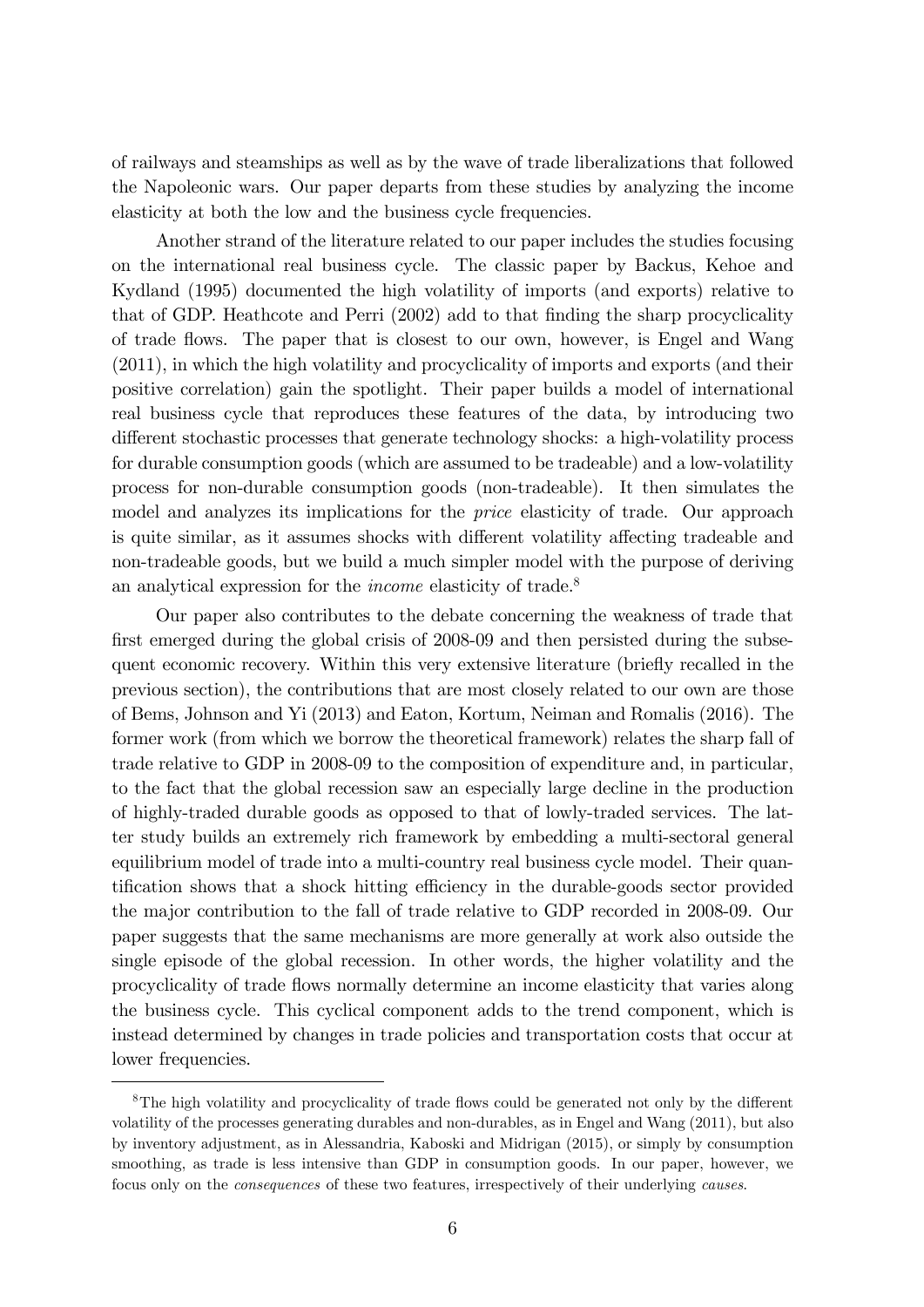The different cyclical behavior of the various components of aggregate demand, together with their different import content, is also central to the analysis of Bussière, Callegari, Ghironi, Sestieri and Yamano (2013). These authors note that investment and exports, which are more procyclical, have a higher import content than consumption and government spending, which are less procyclical. As a result, by focusing on the Great Trade Collapse, these authors show that trade tends to fall more that GDP during recessions, a result which corresponds to a larger-than-unity income elasticity. In this paper we expand over this idea by showing that the different cyclicality of GDP and imports imply a cyclicality of the income elasticity. This is such that trade not only falls more than GDP during recessions, but increases more than GDP during strong expansions and increases less than GDP during weak expansions.

Our paper is also related to the empirical literature that uses Error Correction Models (ECMs) in order to estimate a long-run and a short-run income elasticity. In the context of international trade, however, ECMs are affected by two main problems. The first is that these models assume a stable long-run relationship between income and trade flows, whereas changing trade barriers would instead imply a time-varying long-run relationship. For this reason, recent papers such as Constantinescu, Mattoo and Ruta (2015) estimate ECMs over rolling 10-year windows. This solution partially addresses the problem affecting the long-run income elasticity, which, in facts, turns out to be similar to the trend elasticity that we derive from our model. It does not addresses, however, the second problem, which is the assumption of a constant short-run impact of income on trade flows. Our analysis shows, in fact, that the contemporaneous response of imports to income is cyclical  $-$  a result that cannot emerge by estimating a short-run elasticity over a 10-year rolling windows, a time-span during which cyclical effects are net out.

Finally, our analysis contributes to reconcile the findings of the recent literature, which documents the decline of the income elasticity in the current weak conjuncture, with those of Freund (2009), who instead shows that the income elasticity tends to be high in global downturns. Our results, in fact, demonstrate the non-linearity of the response of trade to GDP. In particular, income elasticity is high for large negative cyclical shocks, such as those that take place during strong recessions, as well as for positive shocks, and it is instead low for small negative shocks, such as when GDP growth is weak, but still positive.

## 3 Stylized facts

In this section we use annual data from the IMF in period 1970-2015, in order to document both the facts that we intend to explain and those that will serve as assumptions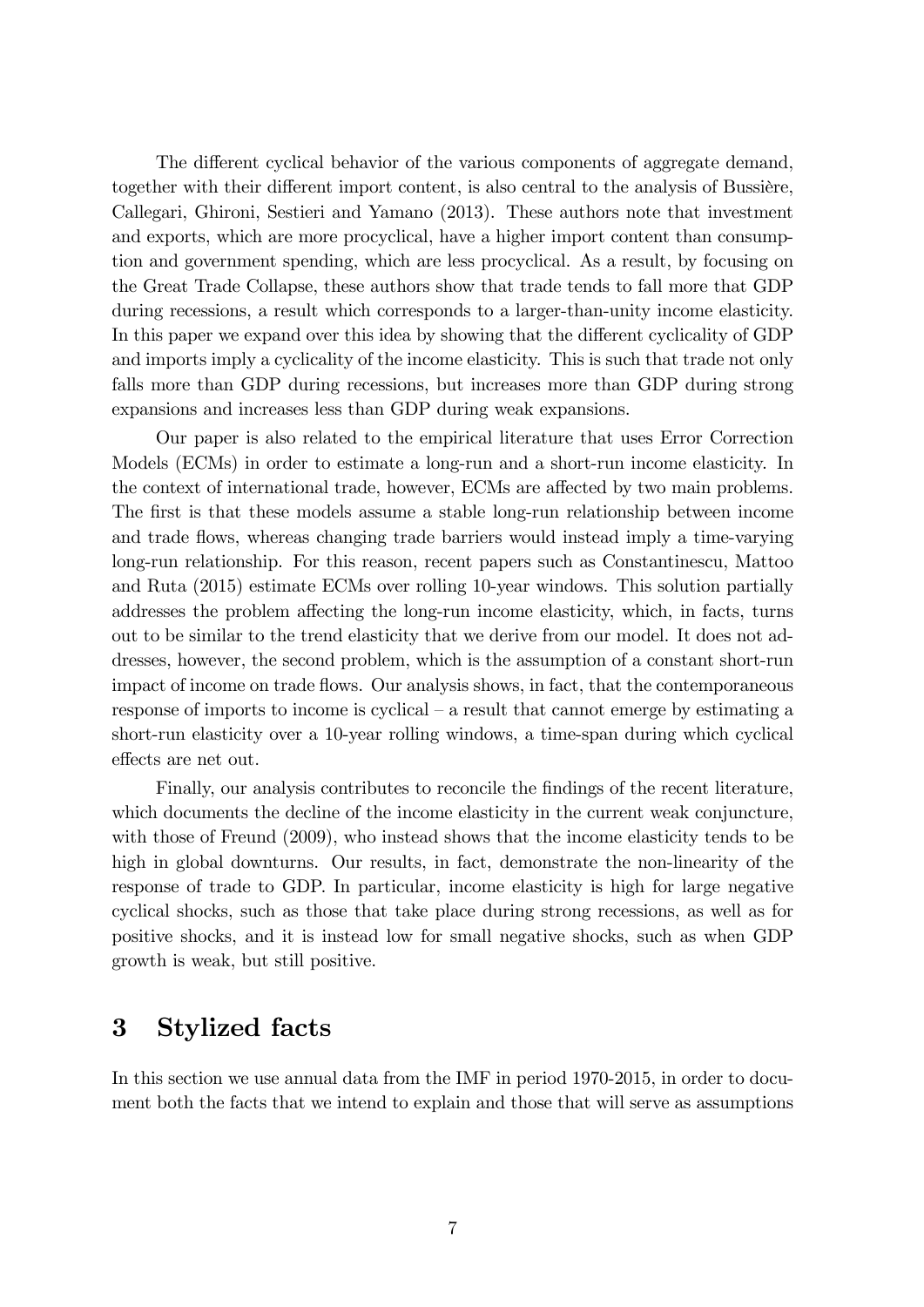for the theoretical model. $9$  We focus on two different groups of countries. One is the full sample of 161 advanced, emerging and developing economies, and includes annual data on GDP, investment and trade áows (all at constant prices). The other is a restricted sample of 35 OECD countries, for which available data on volumes are considered to be of better quality and for which we have performed robustness tests using, in addition to annual data, also quarterly data (until the fourth quarter of 2015).

We want to stress that the results presented in this section are extremely robust to the choice of the data source, the sample of countries, the time period, and the method used to retrieve volumes from values. Results are, in fact, confirmed using data from the World Bank for 148 countries starting in 1960 (World Bank, 2016) and data from the Penn World Table for 167 countries, which go back to 1950 and consider volumes evaluated at 2005 Geary-Khamis dollars (Feenstra, Inklaar and Timmer, 2015).<sup>10</sup>

#### 3.1 Properties of the income elasticity

The income elasticity of trade is computed, for each country and year, as the ratio between the growth rates of import and GDP volumes. It is important to recall that the elasticity is not defined when the denominator is zero. Although real GDP growth is never exactly equal to zero, at the country level it is relatively close to this value in some years. The extreme values that the elasticity takes in those cases would strongly distort summary statistics. For example, in our sample the elasticity is between  $-10$ and 10 for more than 90% of the observations. Yet, there are a few observations in which the elasticity is above  $1,000$  (or below  $-1,000$ ) which would completely distort standard descriptive statistics, such as the mean and the linear correlation. For this reason, we will focus on *robust statistics*, such as the median and the rank correlation.<sup>11</sup>

Table 1 reports the median value of the income elasticity for the restricted sample of OECD countries (Örst column). The elasticity is larger than 1 for all the countries and its cross-country average is 2.1, the same value as the cross-country median.<sup>12</sup> We obtain very similar statistics by using other methods to deal with the outliers. In particular, we find a cross-country average elasticity close to 2 also if we restrict

 $9$ We use data from the April 2016 release of the World Economic Outlook (WEO), which go back to 1980 and which we extend back to 1970 using an older release of the WEO (May 2003).

 $10$ Versions of the tables 1 and 2 presented in this section and obtained using these two alternative data sources are available from the authors upon request.

<sup>&</sup>lt;sup>11</sup>As an alternative, we also consider standard statistics after cleaning the dataset for the presence of outliers. An important consequence of the presence of large outliers is that the positive correlation between the income elasticity and the business cycle that we find using robust statistics does not emerge as neatly when one focuses only on Pearson's standard linear correlation. This is probably the reason why, despite the long tradition of studies on the income elasticity of trade, its relationship with the business cycle has been overlooked in the previous literature.

 $12$ To be precise, the reported values are the average of the country medians and the median of the country medians.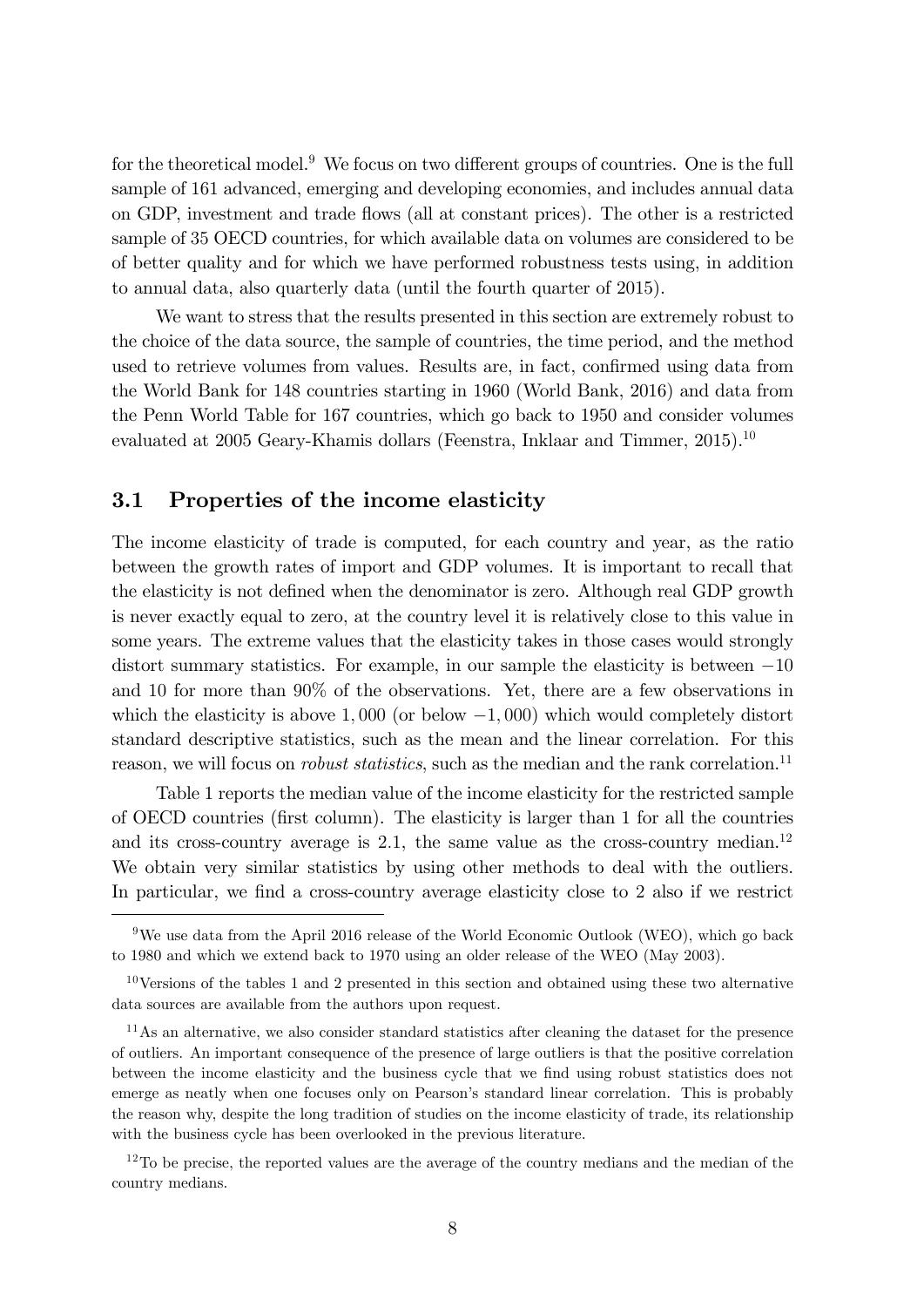the analysis to the income elasticities computed only when the growth rate of GDP is outside the interval  $[-0.5, 0.5]$  as well as if we exclude the observations for which the absolute value of the income elasticity is larger than 10.

The statistics concerning the full sample are consistent with these findings, although elasticities turn out to be somewhat lower  $-$  an issue on which we return in Section 5. The average of the median elasticities across all countries is 1:5 (just like the cross-country median) and over 70% of the economies show a median income elasticity above 1. In addition, different methods for dealing with the outliers provide similar results.

We now turn to the relationship between the income elasticity and the business cycle. This question entails an additional problem, besides that of dealing with the outliers, which is the identification of an appropriate cyclical indicator. The growth rate of GDP is, in fact, the denominator of the elasticity and, therefore, its increase entails, ceteris paribus, a decrease of the elasticity, inducing a negative correlation. In principle, one would like to analyze the cyclicality by considering the correlation of the elasticity with the technology or demand shocks that drive the business cycle. Alternatively, one can resort to the variables that are known to be mostly affected by these shocks. The sharp procyclicality of import volumes unveiled in the international business cycle literature, for example, suggests that imports themselves are a candidate variable to represent the cycle. By calculating the correlation between the income elasticity and the growth rate of real imports, however, we would face the opposite problem: the latter is the numerator of the income elasticity and its increase determines, ceteris paribus, an increase in the elasticity, inducing a positive correlation. For this reason, we use the growth rate of real investment as the main cyclical indicator.

Table 1 reports, for the restricted sample of OECD countries, the correlation of the income elasticity with the growth rate of real GDP, investment and imports, as measured by Spearman's rank correlation, a robust statistics (second to fourth column). The correlation with the growth rate of GDP is, not surprisingly, negative for half of the countries. At the other extreme there is the correlation with the growth rate of real imports, which is positive for all the countries. The correlation with the growth rate of real investment, which is unaffected by the problems discussed above, is positive for 80% of the countries, with an average level of about 20%.

Analogously, for the full sample the correlation with the growth rate of real investment is 22% and is positive for 84% of the countries. The latter is an intermediate value between the 61% of countries that have a positive correlation with the growth rate of real GDP and the 98% of countries that have a positive correlation with the growth rate of real imports.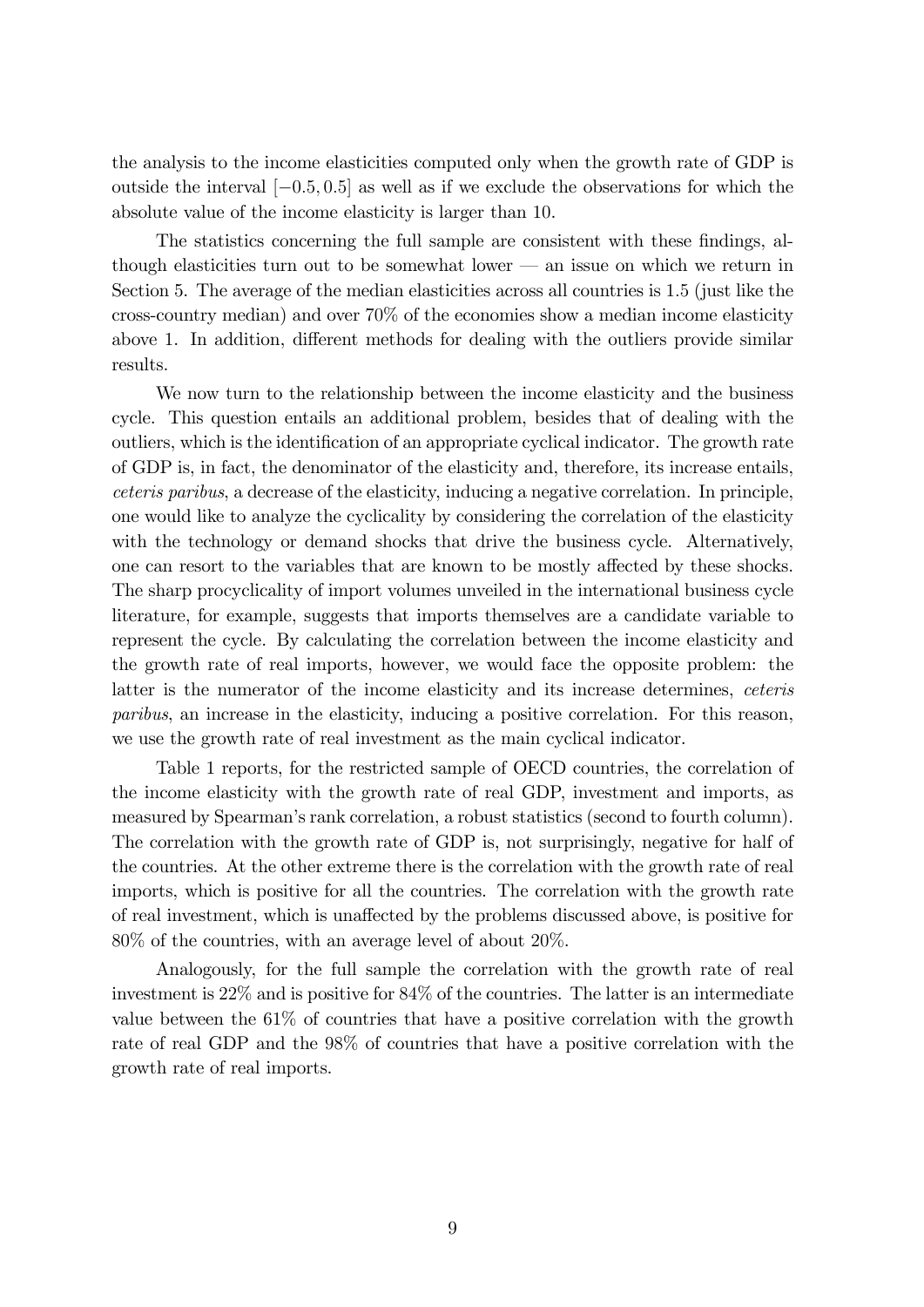|                                                 |               | Correlation with the growth rate of: |                 |                |
|-------------------------------------------------|---------------|--------------------------------------|-----------------|----------------|
| <b>OECD</b> countries:                          | Median        | <b>GDP</b>                           | Investment      | <b>Imports</b> |
| Australia                                       | 2.5           | 8.1                                  | 35.6            | 69.5           |
| Austria                                         | 2.2           | $-21.5$                              | 8.5             | 55.9           |
| Belgium                                         | 2.5           | $-23.6$                              | $-5.3$          | 23.0           |
| Canada                                          | 2.2           | $-15.6$                              | 0.0             | 35.9           |
| Chile                                           | 2.1           | $-7.0$                               | 14.2            | 35.2           |
| Czech Republic                                  | 2.4           | 29.6                                 | 27.5            | 56.4           |
| Denmark                                         | 1.7           | 35.8                                 | 30.7            | 68.2           |
| Estonia                                         | 2.0           | $-1.9$                               | 5.0             | 37.7           |
| Finland                                         | 1.7           | 32.2                                 | 14.1            | 58.2           |
| France                                          | 2.7           | $-24.2$                              | $-6.3$          | 22.9           |
| Germany                                         | 2.2           | $-0.6$                               | 9.2             | 46.2           |
| Greece                                          | 1.7           | 21.6                                 | 47.2            | 49.3           |
| Hungary                                         | 2.3           | 27.9                                 | 42.4            | 60.6           |
| Iceland                                         | 1.8           | $-0.5$                               | 42.1            | 42.9           |
| Ireland                                         | 1.7           | 5.9                                  | 16.1            | 50.2           |
| Israel                                          | 1.2           | 30.9                                 | 47.3            | 78.8           |
| Italy                                           | 2.9           | 9.2                                  | 12.9            | 47.3           |
| Japan                                           | 2.2           | 9.6                                  | 6.6             | 43.4           |
| Korea                                           | 1.6           | $-0.9$                               | 13.0            | 63.2           |
| Latvia                                          | 1.4           | 19.7                                 | 57.8            | 19.2           |
|                                                 | 1.5           | $-4.3$                               | 14.4            | 33.6           |
| Luxembourg                                      | 3.1           | $-4.4$                               | 9.7             | 34.5           |
| Mexico                                          | 2.0           | $-9.0$                               | 5.9             | 36.2           |
| Netherlands                                     | 1.9           | 1.7                                  | 27.5            | 60.6           |
| New Zealand                                     | 1.6           | $-36.6$                              | 27.2            | 51.7           |
| Norway                                          | 2.0           | 35.4                                 | 49.3            |                |
| Poland                                          | 2.7           |                                      |                 | 51.5           |
| Portugal                                        |               | 2.9                                  | 21.8            | 45.5           |
| Slovak Republic                                 | 2.3           | $-51.7$                              | $-0.7$          | 30.7           |
| Slovenia                                        | 2.2           | 5.5                                  | 15.9            | 64.0           |
| Spain                                           | 3.0           | $-11.9$                              | -2.7            | 29.6           |
| Sweden                                          | 1.8           | 15.0                                 | 34.1            | 39.8           |
| Switzerland                                     | 2.0           | $-12.6$                              | $-0.4$          | 49.5           |
| Turkey                                          | 2.2           | 16.3                                 | 28.0            | 59.0           |
| United Kingdom                                  | 2.2           | $-42.7$                              | $-14.8$         | 32.9           |
| <b>United States</b>                            | 2.1           | 10.2                                 | 13.8            | 52.8           |
| <b>Summary statistics: OECD countries</b>       |               |                                      |                 |                |
| Mean                                            | 2.1           | 1.4                                  | 18.5            | 46.7           |
| Median<br>Min                                   | 2.1<br>1.2    | 1.7<br>$-51.7$                       | 14.2<br>$-14.8$ | 47.3<br>19.2   |
| Max                                             | 3.1           | 35.8                                 | 57.8            | 78.8           |
| % > 0                                           | 100           | 51                                   | 80              | 100            |
| % >1                                            | 100           | ÷.                                   |                 |                |
| Summary statistics: full sample (161 countries) |               |                                      |                 |                |
| Mean                                            | 1.5           | 4.6                                  | 20.3            | 53.9           |
| Median<br>Min                                   | 1.5<br>$-0.3$ | 5.6<br>$-57.1$                       | 21.8<br>$-71.4$ | 55.6<br>-7.5   |
| Max                                             | 3.5           | 61.5                                 | 66.7            | 97.3           |
| % > 0                                           | 99            | 61                                   | 84              | 98             |
| % >1                                            | 74            |                                      |                 |                |

Table 1: Income elasticity: main facts

Source: authors' calculations on IMF annual data from 1970 to 2015.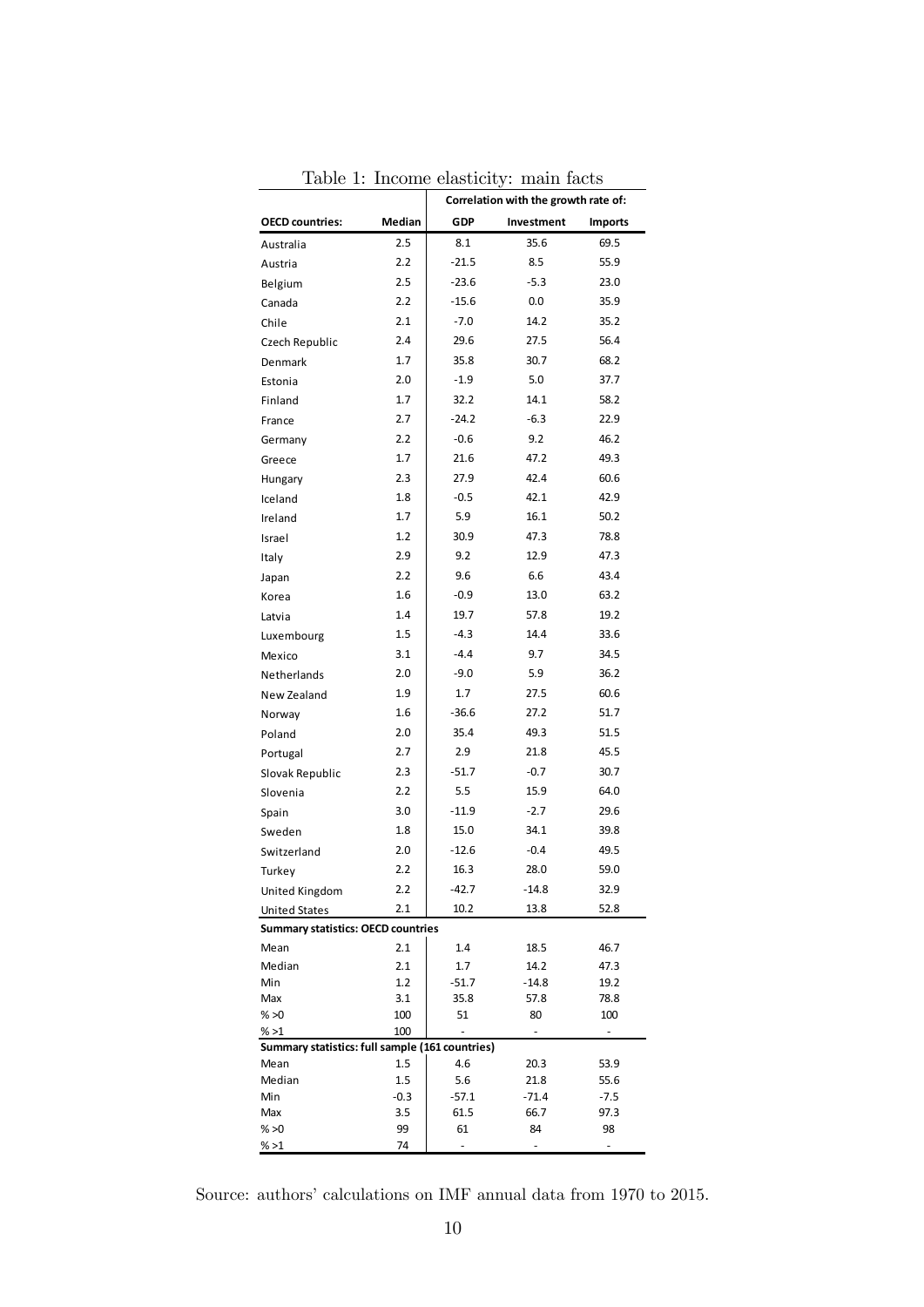### 3.2 Some features of open economies

Table 2 describes some standard characteristics of import flows, unveiled by the literature on the international business cycle, which are confirmed in our sample. For the restricted sample of OECD countries the growth rate of real imports is, in the cross-country average, 3 times more volatile than that of real GDP (first column). The higher volatility of imports holds for about  $90\%$  the countries in our sample. Real imports have a volatility broadly comparable to that of real investment: the standard deviation of the latter (second column) is, in the cross-country average, 2:6 times higher than that of GDP (third column).

If we turn to the full sample we find that the growth rate of real imports is, in the cross-country average, 3:6 times more volatile than that of real GDP, while real investment are 4.3 times more volatile. For more than  $90\%$  of the countries real imports are more volatile than real GDP, about the same percentage as for real investment.

The second half of Table 2 focuses on the correlations that, consistently with those of Table 1, are still computed referring to the growth rates of the relevant variables. As the presence of outliers is minimal for growth rates (as opposed to elasticities), we report both the linear and the rank correlation (measured, respectively, by Pearson's and Spearman's coefficients).

For the OECD countries, the correlation between the volumes of imports and GDP is equal to over  $60\%$  in the cross-country average (fourth and fifth column of Table 2), slightly lower than the correlation between investment and GDP (over 70%; sixth and seventh column). The correlation between the volumes of imports and GDP is, in particular, positive for essentially all countries (97% when measured by the Pearson coefficient and  $100\%$  when measured by the Spearman coefficient), similarly to what is observed for the correlation between investment and GDP volumes. Table 2 also reports, for completeness, the linear and rank correlation between real imports and real investment, which are close to 70% for the average of OECD countries and are positive for virtually all of them (last two columns).

The full sample shows that the correlation between the volumes of imports and GDP is equal to over  $40\%$  for the cross-country median (with both Pearson's and  $S$ pearman's coefficients), somewhat lower than the over  $50\%$  recorded for the correlation between investment and GDP volumes (again with both measures). The former is, however, positive for about 90% of the countries in the sample.

## 4 A simple theoretical framework

In this section, we present two variants of a simple theoretical model, based on Bems, Johnson and Yi (2013). We first consider a one-sector model in which all goods are tradeables. In this model, a prototype for traditional studies on international trade, the value of the income elasticity can differ from 1 only to the extent that the trade-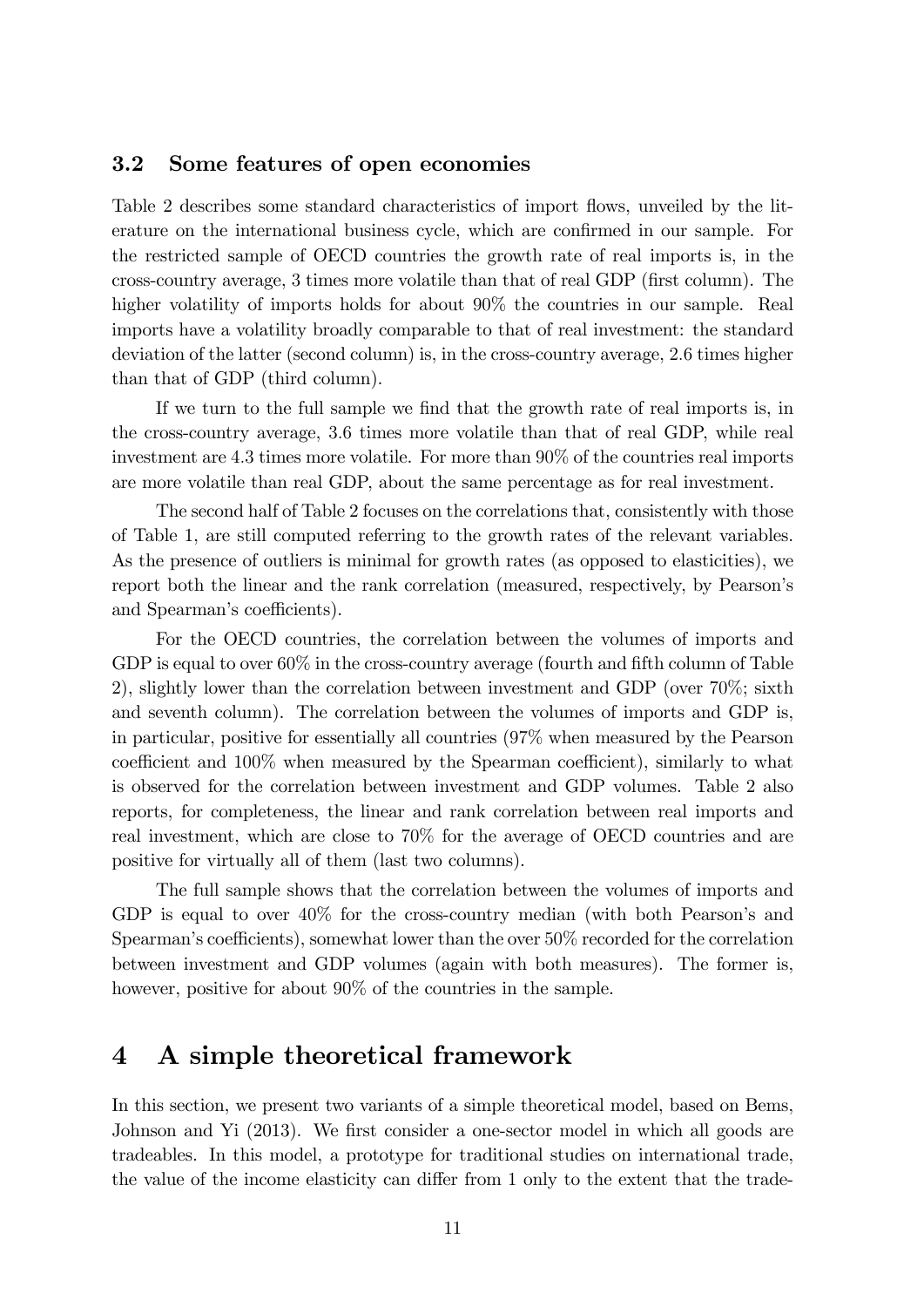|                                                 |             |                                                      |                              |                      |               | <b>Correlations:</b>  |                       |                      |                    |  |
|-------------------------------------------------|-------------|------------------------------------------------------|------------------------------|----------------------|---------------|-----------------------|-----------------------|----------------------|--------------------|--|
|                                                 |             | <b>Standard deviation</b><br>relative to that of GDP | <b>Standard</b><br>deviation | <b>Imports-GDP</b>   |               |                       | <b>Investment-GDP</b> |                      | Imports-Investment |  |
| <b>OECD</b> countries:                          | Imports     | Investment                                           | of GDP                       | lin.                 | rank          | lin.                  | rank                  | lin.                 | rank               |  |
| Australia                                       | 4.9         | 3.8                                                  | 0.02                         | 62.7                 | 57.1          | 79.4                  | 76.6                  | 78.2                 | 73.2               |  |
| Austria                                         | 3.3         | 2.5                                                  | 0.02                         | 62.9                 | 52.1          | 51.9                  | 57.8                  | 62.0                 | 50.4               |  |
| Belgium                                         | 2.8         | 3.8                                                  | 0.01                         | 85.2                 | 80.4          | 74.1                  | 71.6                  | 69.4                 | 69.8               |  |
| Canada                                          | 3.1         | 2.7                                                  | 0.02                         | 80.1                 | 73.7          | 76.7                  | 64.6                  | 69.9                 | 57.9               |  |
| Chile                                           | 0.9         | 1.0                                                  | 0.16                         | 29.3                 | 81.9          | 55.9                  | 70.7                  | 78.5                 | 78.0               |  |
| Czech Republic                                  | 2.5         | 2.0                                                  | 0.03                         | 78.8                 | 81.1          | 88.6                  | 90.2                  | 68.3                 | 69.5               |  |
| Denmark                                         | 2.6         | 3.6                                                  | 0.02                         | 76.7                 | 62.9          | 82.3                  | 78.6                  | 69.1                 | 63.4               |  |
| Estonia                                         | 2.2         | 2.7                                                  | 0.06                         | 78.2                 | 67.0          | 84.3                  | 75.9                  | 81.1                 | 72.0               |  |
| Finland                                         | 2.0         | 2.7                                                  | 0.03                         | 83.6                 | 76.0          | 64.4                  | 74.6                  | 66.6                 | 72.2               |  |
| France                                          | 1.3         | 1.9                                                  | 0.04                         | 56.7                 | 72.8          | 96.8                  | 81.0                  | 63.8                 | 76.3               |  |
| Germany                                         | 0.6         | 1.2                                                  | 0.08                         | 17.8                 | 72.5          | 97.4                  | 86.6                  | 32.0                 | 70.3               |  |
|                                                 | 2.3         | 3.1                                                  | 0.04                         | 67.7                 | 60.0          | 85.7                  | 82.5                  | 73.1                 | 74.0               |  |
| Greece                                          | 2.6         | 1.9                                                  | 0.03                         | 60.2                 | 57.9          | 66.2                  | 64.7                  | 60.0                 | 61.5               |  |
| Hungary                                         |             |                                                      |                              |                      |               |                       |                       |                      |                    |  |
| Iceland                                         | 3.3         | 4.8                                                  | 0.03                         | 60.3                 | 58.8          | 63.6                  | 58.1                  | 90.1                 | 90.6               |  |
| Ireland                                         | 1.8         | 2.7                                                  | 0.04                         | 78.7                 | 80.8          | 79.9                  | 81.2                  | 66.7                 | 69.0               |  |
| Israel                                          | 3.1         | 4.3                                                  | 0.02                         | 65.7                 | 71.1          | 52.2                  | 66.2                  | 62.1                 | 68.7               |  |
| Italy                                           | 3.3         | 2.4                                                  | 0.02                         | 82.0                 | 79.8          | 85.6                  | 80.0                  | 79.5                 | 66.8               |  |
| Japan                                           | 2.9         | 1.9                                                  | 0.03                         | 65.4                 | 50.6          | 90.3                  | 82.2                  | 71.9                 | 61.7               |  |
| Korea                                           | 2.3         | 1.8                                                  | 0.06                         | 84.0                 | 70.4          | 82.3                  | 83.6                  | 82.1                 | 71.3               |  |
| Latvia                                          | 2.2         | 2.8                                                  | 0.07                         | 28.2                 | 22.0          | 70.9                  | 50.5                  | 50.8                 | 54.7               |  |
| Luxembourg                                      | 1.7         | 3.3                                                  | 0.03                         | 65.1                 | 62.9          | 53.1                  | 46.6                  | 42.3                 | 44.1               |  |
| Mexico                                          | 0.2         | 0.1                                                  | 0.90                         | 76.3                 | 79.6          | 89.1                  | 85.5                  | 87.4                 | 81.3               |  |
| Netherlands                                     | 2.2         | 2.6                                                  | 0.02                         | 77.4                 | 72.9          | 74.3                  | 65.2                  | 67.2                 | 63.4               |  |
| New Zealand                                     | 3.3         | 3.8                                                  | 0.02                         | 63.1                 | 59.8          | 78.9                  | 81.2                  | 73.5                 | 68.6               |  |
| Norway                                          | 2.8         | 3.6                                                  | 0.02                         | 55.4                 | 48.1          | 41.2                  | 40.8                  | 59.1                 | 61.6               |  |
| Poland                                          | 20.1        | 2.0                                                  | 0.04                         | $-65.9$              | 14.7          | 73.5                  | 78.9                  | $-23.9$              | 29.2               |  |
| Portugal                                        | 2.9         | 3.0                                                  | 0.03                         | 83.4                 | 80.2          | 87.0                  | 90.3                  | 84.7                 | 83.2               |  |
| Slovak Republic                                 | 2.7         | 3.3                                                  | 0.03                         | 66.1                 | 53.1          | 60.7                  | 47.5                  | 69.7                 | 67.8               |  |
| Slovenia                                        | 2.4         | 2.9                                                  | 0.03                         | 87.5                 | 69.6          | 84.3                  | 73.8                  | 78.4                 | 68.5               |  |
| Spain                                           | 3.6         | 3.0                                                  | 0.02                         | 85.1                 | 81.1          | 92.5                  | 90.8                  | 88.2                 | 81.6               |  |
| Sweden                                          | 2.5         | 2.6                                                  | 0.02                         | 59.7                 | 54.6          | 71.9                  | 64.2                  | 74.5                 | 70.1               |  |
| Switzerland                                     | 2.9         | 2.3                                                  | 0.02                         | 55.4                 | 61.9          | 78.6                  | 78.0                  | $50.5$               | 54.6               |  |
| Turkey                                          | 3.7         | 3.1                                                  | 0.04                         | 78.4                 | 75.5          | 88.8                  | 85.6                  | 74.7                 | 73.4               |  |
| United Kingdom                                  | 0.6         | 1.7                                                  | 0.08                         | 48.5                 | 59.0          | 97.6                  | 57.8                  | 54.3                 | 61.2               |  |
| <b>United States</b>                            | 1.4         | $1.6\,$                                              | 0.05                         | 37.3                 | 78.2          | 91.0                  | 89.1                  | 62.5                 | 75.0               |  |
| <b>Summary statistics: OECD countries</b>       |             |                                                      |                              |                      |               |                       |                       |                      |                    |  |
| Mean                                            | 3.0         | 2.6                                                  | 0.06                         | 62.2                 | 65.1          | 76.9                  | 72.9                  | 66.2                 | 67.3               |  |
| Median                                          | 2.6         | 2.7                                                  | 0.03                         | 65.7                 | 69.6          | 79.4                  | 76.6                  | 69.4                 | 69.0               |  |
| Min                                             | 0.2         | 0.1                                                  | 0.01                         | $-65.9$              | 14.7          | 41.2                  | 40.8                  | $-23.9$              | 29.2               |  |
| Max<br>% > 0                                    | 20.1<br>100 | 4.8                                                  | 0.90                         | 87.5                 | 81.9          | 97.6                  | 90.8                  | 90.1                 | 90.6               |  |
| % >1                                            | 89          | 100<br>94                                            | 100<br>$\sim$                | 97<br>$\blacksquare$ | 100<br>$\sim$ | 100<br>$\blacksquare$ | 100<br>$\blacksquare$ | 97<br>$\blacksquare$ | 100<br>$\sim$      |  |
| Summary statistics: full sample (161 countries) |             |                                                      |                              |                      |               |                       |                       |                      |                    |  |
| Mean                                            | 3.6         | 4.3                                                  | 0.09                         | 42.7                 | 44.1          | 53.0                  | 52.5                  | 54.3                 | 53.7               |  |
| Median                                          | 2.9         | 3.3                                                  | 0.05                         | 42.2                 | 43.3          | 58.9                  | 55.9                  | 61.6                 | 57.9               |  |
| Min                                             | $0.1\,$     | 0.1                                                  | 0.01                         | $-65.9$              | $-47.8$       | $-33.1$               | $-18.7$               | $-79.0$              | $-60.0$            |  |
| Max<br>% > 0                                    | 20.1        | 51.4                                                 | 1.33                         | 97.7                 | 92.7          | 99.2                  | 95.5                  | 93.8                 | 93.8               |  |
| % >1                                            | 100<br>90   | 100<br>92                                            | 100                          | 89                   | 96            | 93                    | 97                    | 97                   | 98                 |  |

Table 2: Features of import, investment and GDP volumes

Source: authors' calculations on I $\frac{1}{4}$ F annual data from 1970 to 2015.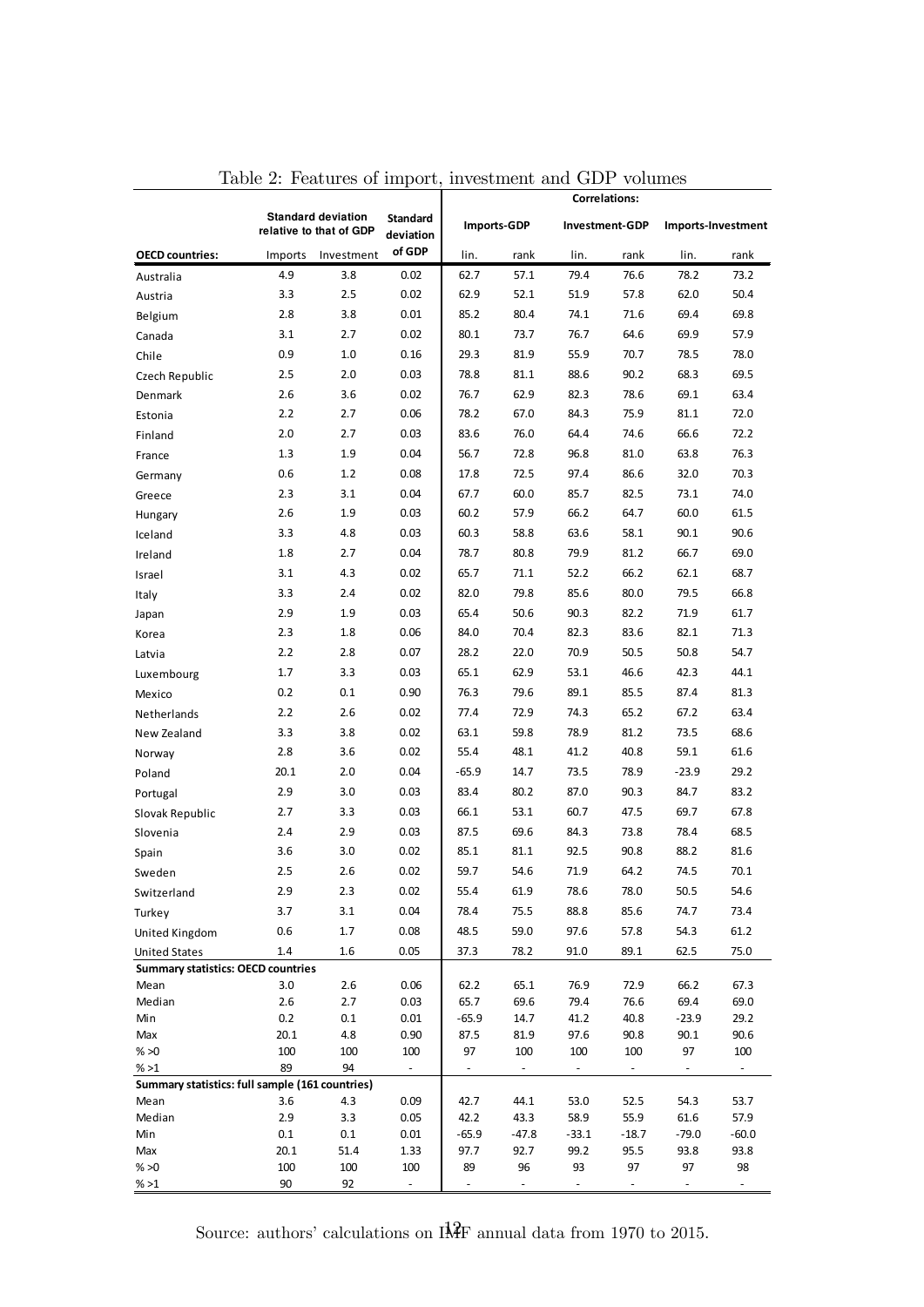to-income ratio grows or falls, for example as a result of decreasing or increasing trade barriers. We then extend the previous model to include the non-tradeable-goods sector. This extensions shows that the higher volatility of imports with respect to GDP and their procyclicality cause the income elasticity to be higher than 1 even in the absence of any long-run trend in trade flows and income (and, therefore, in the trade-to-income ratio). Moreover, if trade flows and income have a positive long-run trend  $\sim$  and irrespectively of whether this trend is common or not (i.e. irrespectively of any trend in the trade-to-income ratio)  $-$  then the value taken by the income elasticity depends on business cycle conditions.

#### 4.1 One-sector model

Let us assume that the volume of goods imported from the source country i by the destination country n at time t,  $m_{in,t}$ , takes the CES form:

$$
m_{in,t} = \left(\frac{\tau_{in,t} \cdot p_{i,t}}{P_{n,t}}\right)^{-\sigma} D_{n,t} , \qquad (1)
$$

where  $\tau_{int} \geq 1$  is the iceberg cost of delivering one unit of good from country i to country n at time t,  $p_{i,t}$  is the factory-gate price of the goods produced in country i at time t,  $P_{n,t}$  is the aggregate price level of country n,  $D_{n,t}$  is the real aggregate expenditure of country n, and  $\sigma > 0$  is the elasticity of substitution between different goods. We assume that trade is balanced, so that income and expenditure coincide and there are no transfers between countries. By taking log-variations, equation (1) becomes:

$$
\hat{m}_{in,t} = -\sigma \cdot \hat{\tau}_{in,t} - \sigma \cdot \left(\hat{p}_{i,t} - \hat{P}_{n,t}\right) + \hat{D}_{n,t} . \tag{2}
$$

The income elasticity of country n at time t,  $\eta_{n,t}$ , is defined as the ratio between the percentage change of its imports and the percentage change of its aggregate income. Using a log approximation, we can write:

$$
\eta_{n,t} \equiv \frac{\hat{m}_{in,t}}{\hat{D}_{n,t}} = 1 - \sigma \frac{\hat{\tau}_{in,t}}{\hat{D}_{n,t}} - \sigma \frac{\left(\hat{p}_{i,t} - \hat{P}_{n,t}\right)}{\hat{D}_{n,t}}, \text{ for } \hat{D}_{n,t} \neq 0 ,
$$
\n(3)

where the condition  $\hat{D}_{n,t} \neq 0$  grants that the elasticity exists and is finite.

Equation (3) provides two interesting insights about the income elasticity. First, it shows that, in a steady state in which trade barriers and relative prices are constant, the income elasticity is equal to 1: in other words, changes in aggregate income always translate into proportional changes in imports. Second, although the level of trade barriers does not affect the trade elasticity, changes in trade barriers do. Thus, by ignoring all the short run fluctuations of relative prices (i.e.  $\hat{p}_{i,t} = \hat{P}_{n,t}$ ) and by assuming a positive trend for the aggregate income  $(\hat{D}_{n,t} > 0)$ , equation (3) shows that a trade liberalization and/or a decline in transportation costs  $(\hat{\tau}_{in,t} < 0)$  will add a positive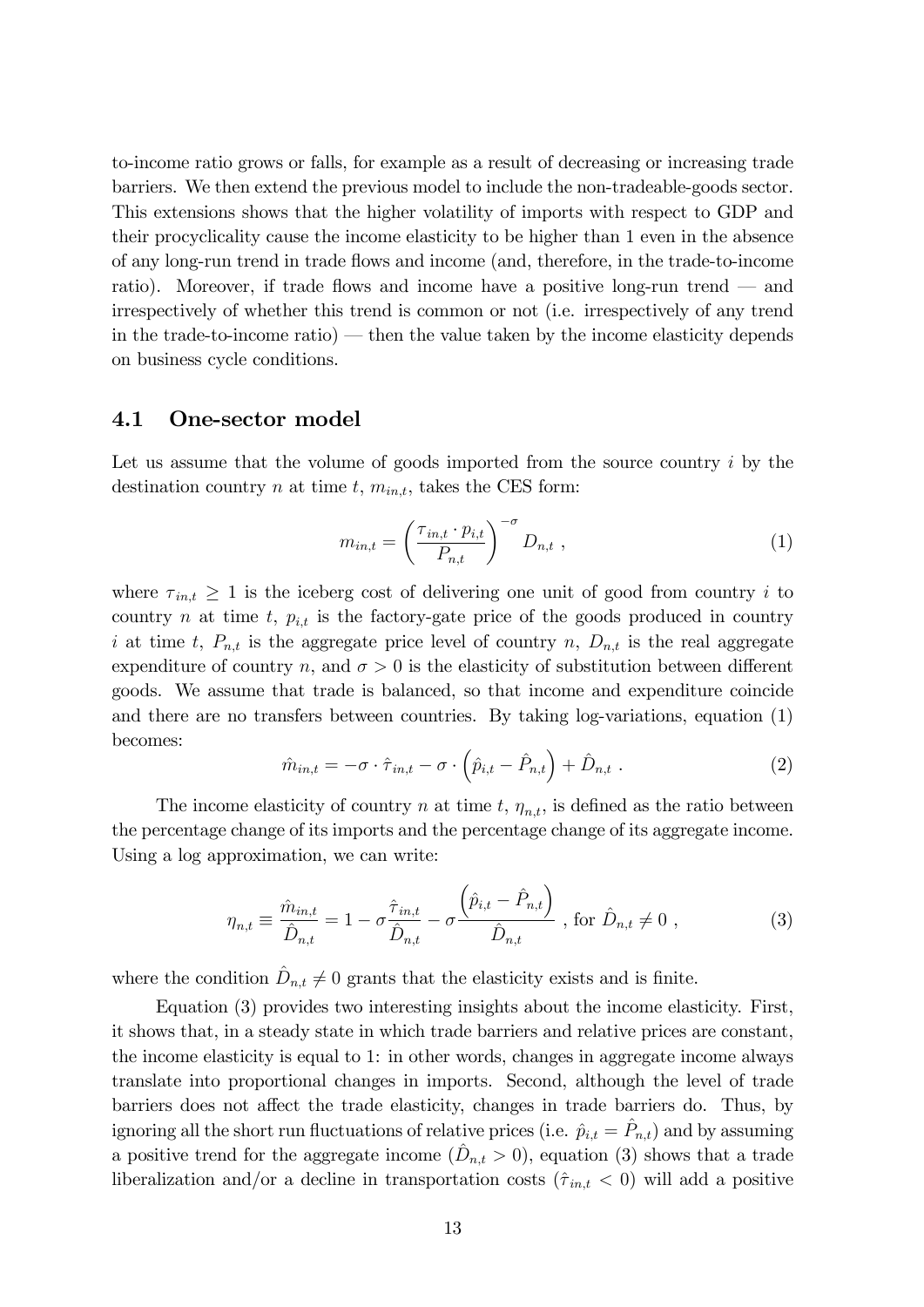wedge to the income elasticity  $(-\sigma \hat{\tau}_{in,t}/\hat{D}_{n,t} > 0)$ . Clearly, this positive effect fades out when the liberalization process stalls and turns negative in the case, for example, of a resurgence of trade protectionism.

#### 4.2 Two-sector model

Absent changes in trade costs and relative prices, the one-sector model returns a unitary income elasticity, because changes in aggregate demand translate one-to-one into changes in imports. Key to this result is the fact that the composition of income does not matter. In reality, however, the composition of income differs from the composition of imports in one important respect: trade áows are much more intensive in manufacturing goods (from the point of view of the supply composition) and capital goods  $(demand composition).<sup>13</sup>$  As the output of manufacturing goods and capital goods is, in turn, much more volatile than the output of non-manufacturing goods and consumption goods, it turns out that imports are more volatile than GDP, as documented in the previous section.

In order to assess how the different composition of trade flows and GDP affect the income elasticity, the benchmark one-sector model is then extended to incorporate also the non-tradeable goods sector, with preferences across goods taking a nested CES form. We assume that the goods of sector  $M$  are tradeable and those of sector  $S$  are non-tradeable and, for the sake of simplicity, we refer to the former as manufacturing goods and to the latter as services.

As in Bems, Johnson and Yi (2013), for each sector  $j \in \{M, S\}$  of country n, the demand for domestic and foreign goods,  $d_{nn,t}(j)$  and  $d_{in,t}(j)$ , are aggregated to form a composite sector-level good, denoted by  $d_{n,t}(j)$ . These sector-level goods  $d_{n,t}(M)$  and  $d_{n,t}(S)$ , in turn, can be further aggregated into a composite final good, denoted by  $D_{n,t}$ .

We focus only on the effects of the different demand composition by making two additional simplifying assumptions: (i) within each sector, changes in demand across domestic and foreign varieties are symmetric (i.e.  $\hat{d}_{nn,t}(j) = \hat{d}_{in,t}(j)$ ); (ii) trade costs and relative prices are constant.

In this framework, the income elasticity of country  $n$  becomes:

$$
\eta_{n,t} \equiv \frac{\hat{d}_{n,t}(M)}{\hat{D}_{n,t}} = \frac{\hat{d}_{n,t}(M)}{\omega_{n,t}(M) \cdot \hat{d}_{n,t}(M) + \omega_{n,t}(S) \cdot \hat{d}_{n,t}(S)}, \text{ for } \hat{D}_{n,t} \neq 0 ,\qquad (4)
$$

where  $d_{n,t}(j)$  is the log-change of the demand for the goods of sector j for country n at time t,  $\omega_{n,t}(j) \in [0, 1]$  is the weight of sector j on the total expenditure of country *n* at time t (where  $\omega_{n,t}(M) = 1 - \omega_{n,t}(S)$ ).

<sup>13</sup>See Eaton and Kortum (2001), Levchenko, Lewis and Tesar (2010), Engel and Wang (2011), BussiËre, Callegari, Ghironi, Sestieri and Yamano (2013), and Constantinescu, Mattoo and Ruta (2014).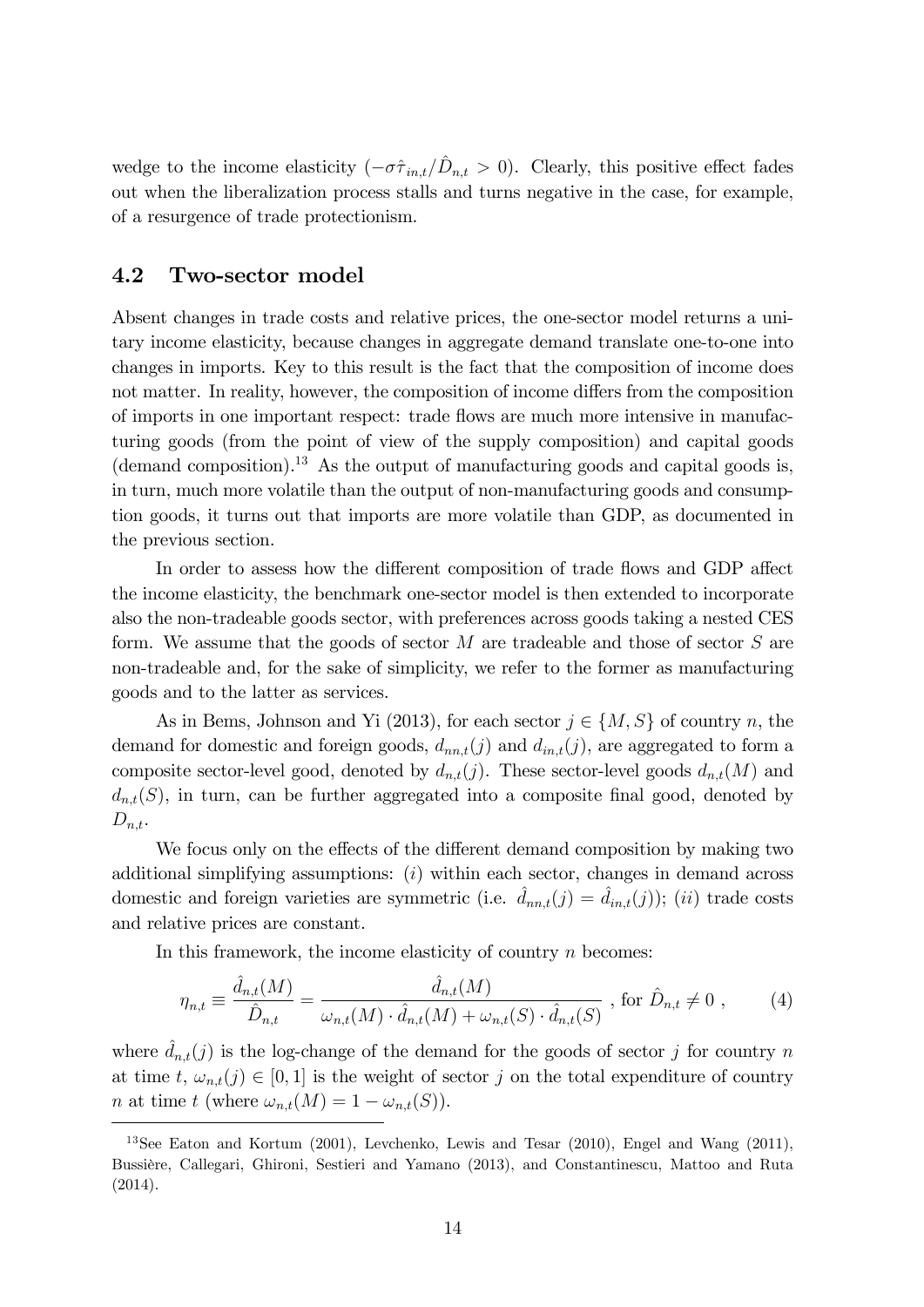Equation (4) shows that, in general, the income elasticity is no longer equal to 1, unless manufacturing goods and services change in exactly the same way at any time  $t$ . We now use this equation to analyze what happens to the income elasticity, when we add in specific hypotheses about the procyclicality, the volatility and the trend growth rates of the volumes of manufacturing goods and services.

Let us start from assuming that there is no long-run trend in the growth of manufacturing goods and services and that the two sectors differ only in the volatility of their output, which is higher for the former sector. In addition, to keep things as simple as possible, we assume that shocks are perfectly correlated across the two sectors. Hence, if we let  $\varepsilon_t$  be the shock hitting the economy at time t, we assume that:

$$
\begin{cases} \n\hat{d}_{n,t}(M) = \beta \cdot \varepsilon_t \\
\hat{d}_{n,t}(S) = \varepsilon_t\n\end{cases}
$$

where  $\beta \geq 1$  reflects the higher volatility of the demand for tradeable goods. The income elasticity then becomes:

$$
\eta_{n,t} = \frac{\beta}{\beta - \omega_{n,t}(S) \cdot (\beta - 1)}, \text{ for } \varepsilon_t \neq 0 ,
$$
\n(5)

,

where the condition  $\varepsilon_t \neq 0$  is necessary to ensure that income growth is not nil and that the elasticity is properly defined.

Despite its simplicity, equation (5) yields three important implications. First, it shows that the income elasticity depends not only on the trend growth of imports relative to GDP, but also on the relative volatility of these two variables. In particular, if output in the manufacturing sector is more volatile than output in the services sector (which implies that imports are more volatile than GDP), then the income elasticity is greater than 1 (i.e.  $\eta_{n,t} > 1 \Leftrightarrow \beta > 1$ ). Second, the larger is the difference in volatility between the two sectors, the higher is the elasticity (i.e.  $\eta_{n,t}$  is increasing in  $\beta$ ). Third, a larger share of non-tradeables in final demand yields a larger income elasticity (i.e.  $\eta_{n,t}$  increasing in  $\omega_{n,t}(S)$ ).

The intuition behind the last result is that the dynamics of imports and income differ along the business cycle because of the presence of low-volatility non-tradeable goods. If imports and income, instead, converge  $-$  for example because the weight of tradeable goods tends to 1 or because its volatility tends to that of services  $-$  then the elasticity returns to 1. Notice, in fact, that the income elasticity is 1 when there are no services  $(\omega_{n,t}(S) = 0$  and  $\omega_{n,t}(M) = 1$ , assumptions that bring the model back to one-sector) or when manufacturing goods and services have the same volatility  $(\beta = 1)$ .

We now introduce a long-run trend growth for the two sectors and, for the sake of simplicity, we assume that this is the same for both sectors, so that the trade-to-income ratio is stable over time. Hence, we set:

$$
\begin{cases} \n\hat{d}_{n,t}(M) = g + \beta \cdot \varepsilon_t \\
\hat{d}_{n,t}(S) = g + \varepsilon_t\n\end{cases}
$$

,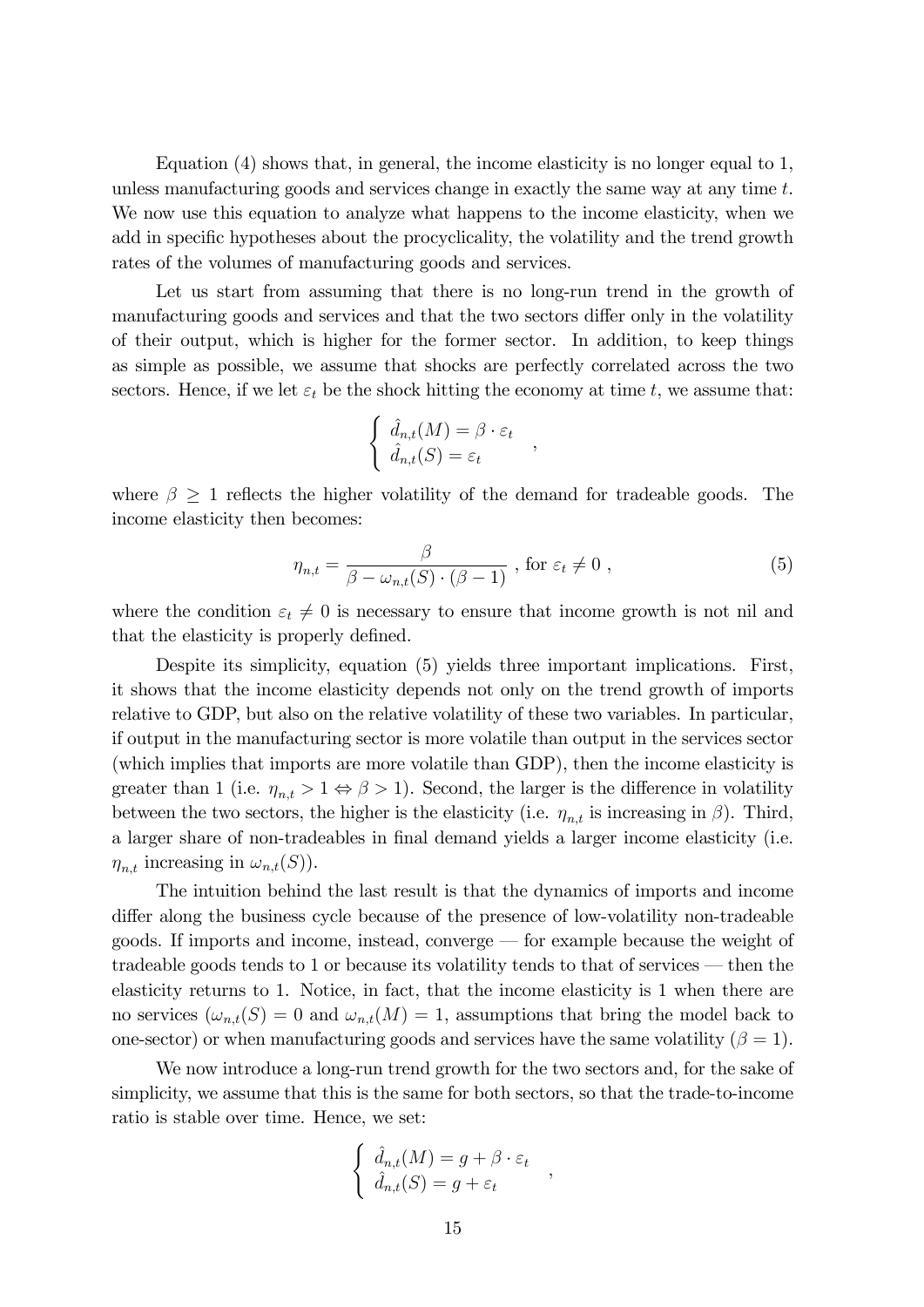where  $q \geq 0$  is the long-run trend growth.

Under these assumptions the elasticity becomes:

$$
\eta_{n,t} = \frac{g + \beta \cdot \varepsilon_t}{g + [\beta - \omega_{n,t}(S) \cdot (\beta - 1)] \cdot \varepsilon_t}, \text{ for } \varepsilon_t \neq \overline{\varepsilon}_t ,
$$
\n(6)

where  $\bar{\varepsilon}_t = -g/[\beta - \omega_{n,t}(S) \cdot (\beta - 1)].$ 

The north-west panel of Figure 2 shows the behavior of  $\eta_{n,t}$  from equation (6) as a function of  $\varepsilon_t$ , for  $g = 2\%$  and  $g = 4\%$  and with  $\beta = 2$ . The most important finding is that  $\eta_{n,t}$  now depends on  $\varepsilon_t$ . For  $\varepsilon_t = \overline{\varepsilon}_t$  the elasticity is not defined and, in a neighborhood of this value, it takes very high values (for  $\varepsilon_t < \overline{\varepsilon}_t$ ) or very low values (for  $\varepsilon_t > \bar{\varepsilon}_t$ ). Notice that the elasticity is procyclical both in  $(-\infty, \bar{\varepsilon}_t)$  and in  $(\bar{\varepsilon}_t, +\infty)$ , as it is increasing in  $\varepsilon_t$  in those two intervals, but it is not procyclical across the whole domain of the cyclical shock. Similarly, notice that the elasticity is greater than 1 over almost the entire domain of the cyclical shock, except that in the right neighborhood of  $\bar{\varepsilon}_t$  (that is for  $\varepsilon_t \in (\bar{\varepsilon}_t, 0]$ ). At  $\varepsilon_t = 0$ , in particular, the elasticity is equal to one; more precisely, absent the cyclical shock the elasticity only depends on the relative trend growth of manufacturing and services, which we have assumed to be equal to 1.

It is worth examining the north-west panel of Figure 2 also to understand, in light of equations (5) and (6), what happens when the common trend growth rate of manufacturing and services converges to zero. As g goes to zero, the two branches of the hyperbole get closer, the vertical asymptote eventually wanes and the function becomes an horizontal line, set at the value given by equation (5). In other words, absent the trend in the volumes of manufacturing and services, the cyclicality disappears and the elasticity stabilizes at a constant level, which is larger than 1. Thus, the presence of a positive trend growth in volumes is necessary for the cyclicality of the elasticity, just like the procyclicality of imports and their high volatility.

The north-east panel of Figure 2 zooms on values of the cyclical shock larger that  $-2\%$ . This is a realistic lower bound for the world economy: the lowest value in our sample for world GDP growth is, in fact,  $-1\%$ . In this branch of the hyperbole, to higher values of  $\varepsilon_t$ , which determine higher GDP growth, correspond greater values of the income elasticity. In other words,  $\eta_{n,t}$  tends to be procyclical.

Figure 2 provides also a first visual comparison between the implications of the model (that are in the upper half of the figure) and the data (lower half).<sup>14</sup> The southwest panel shows for the Unites States  $-$  the world's largest economy  $-$  the behavior of the income elasticity with respect to the cyclical component of real GDP growth.<sup>15</sup>

<sup>&</sup>lt;sup>14</sup>Appendix A tests another prediction of the model concerning the fact that the cyclicality of the income elasticity emerges when imports and GDP have a positive long-run trend growth. Results show that this prediction is confirmed by the data.

<sup>&</sup>lt;sup>15</sup>The cyclical component of real GDP growth is derived by applying an HP filter on quarterly data. We defer to Section 5, where we produce further analysis on quarterly data, the description of the details on the filtering procedure.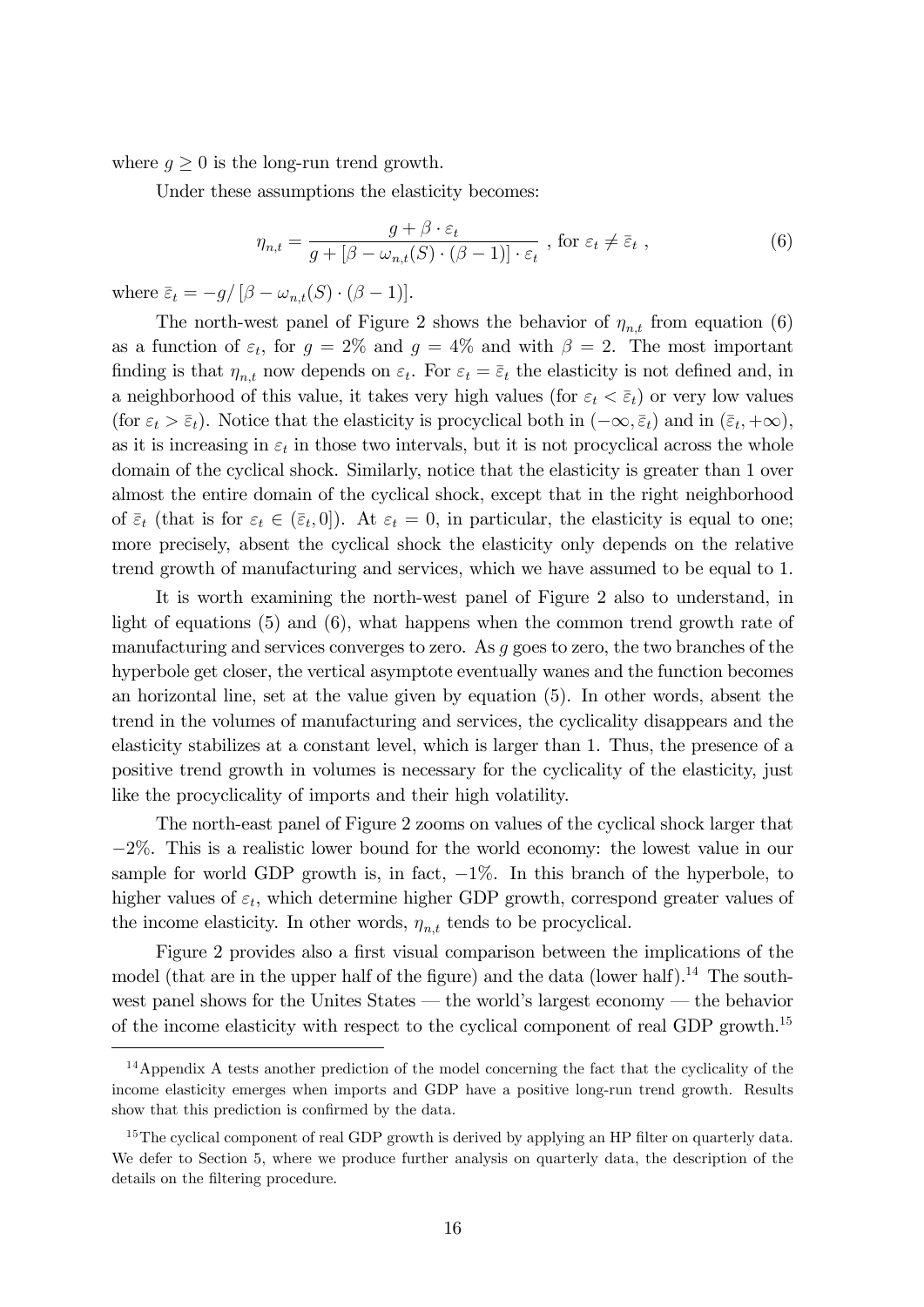

Figure 2: Income elasticity and cyclical shocks: the model and the data (1)

(1) The north-west and north-east panel show the values of  $\eta_{n,t}$  (vertical axes) from equation (6), for different values of  $\varepsilon_t$  (horizontal axes), for  $g = 2\%$  (red line) and  $g = 4\%$  (blue line), with  $\beta = 2$ . The south-west (south-east) panel shows, for the U.S. (world economy), the values of the income elasticity (vertical axes) for values of the cyclical component of real GDP growth (horizontal axes). The south-east panel excludes a single outlier (2008-Q4), when the estimated cyclical shock was  $-1\%$  and the elasticity was 109. Source: our elaborations on IMF data and simulated data.

Despite the restrictive assumptions made in the theoretical framework, the two arms of the hyperbole that are apparent in U.S. data match quite well those of the model simulations. Similarly, the south-east panel shows the behavior of the income elasticity with respect to the cyclical component of real GDP growth for the world economy. Again, the match between the model simulations and the data emerges neatly.

## 5 Some empirical implications

In this section we focus on the implications of the model about three important questions. We first analyze *cross-country* differences in the income elasticity, focusing on the role played by the size of the non-tradeable-goods sector. We then turn to the world economy and study the behavior over time of the income elasticity, in order to provide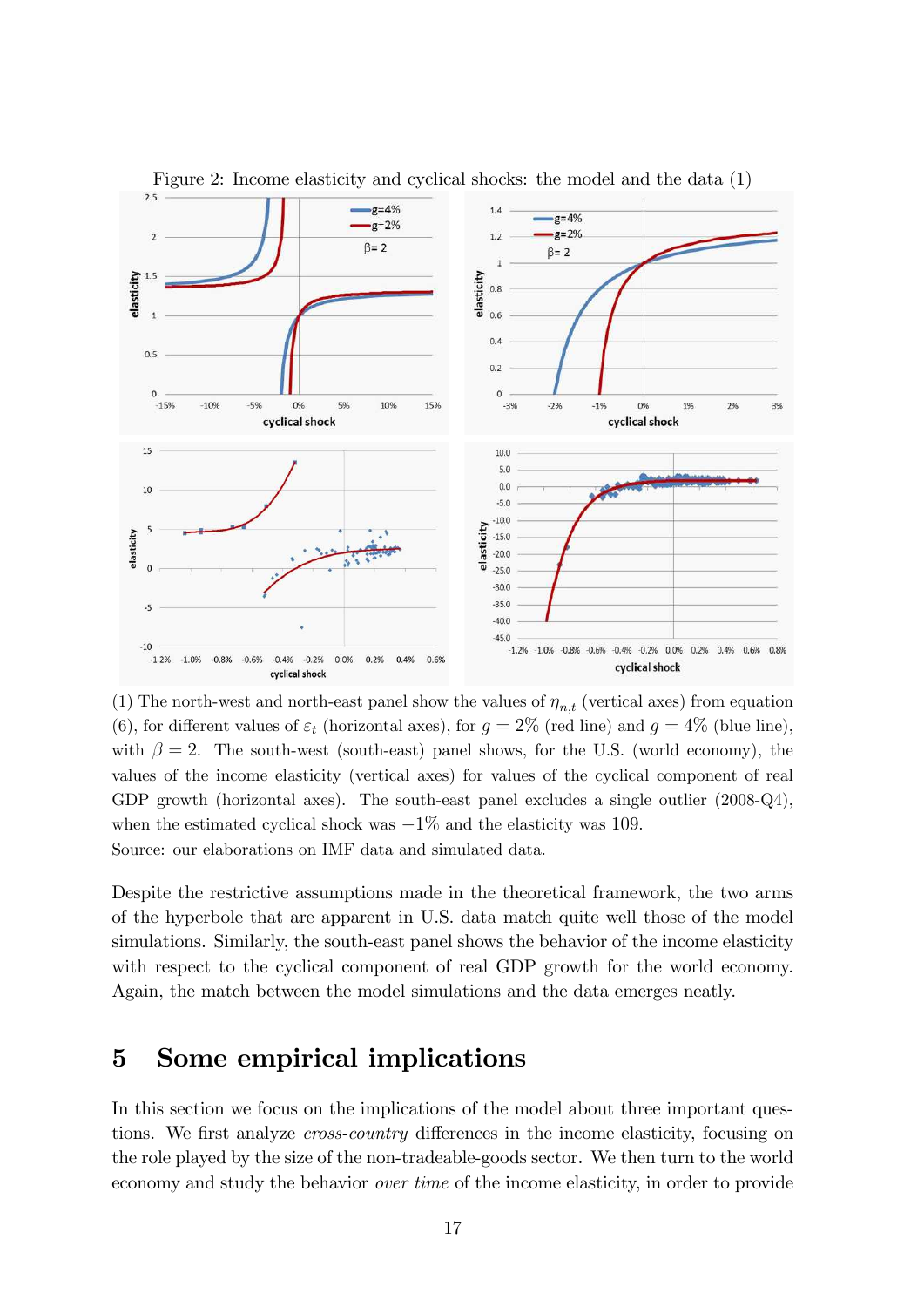an interpretation of the recent weakness of global trade. Last, we examine whether it is possible to improve well-known forecasts about trade growth (those provided by the IMF) using information about business conditions.

#### 5.1 Cross-country differences

Almost 50 years ago, in their pioneering contribution, Houthakker and Magee (1969) noted that advanced economies tended to have higher income elasticities than emerging economies.<sup>16</sup> Do those differences persist today? And, in case, what factors determine them? The empirical and theoretical results of the previous two sections provide some new insights about these important questions.

Let us start by splitting the full sample of 161 countries between advanced economies (37 countries) and non-advanced economies (124): the average elasticity is 1:9 for the former group and 1:4 for the latter. Similarly, the median elasticity is 2:0 for the advanced countries and 1.3 for the remaining countries. Thus, the differences between the two groups of economies seem to persist today.

In the previous literature, differences in income elasticities between advanced and non-advanced economies could only be explained by cross-country heterogeneities either in the trend growth of imports relative to GDP or in the composition of imports between, for example, primary and non-primary goods. Our theoretical section offers, instead, some interesting insights about other possible causes for these differences. For example, the degree of volatility of imports and the extent of their procyclicality are two candidate variables. Here, however, we focus on the peculiar role played by the size of the non-tradeable goods sector, which exerts two distinct effects on the income elasticity.

The first, discussed above, suggests that countries with a larger non-tradeablegoods sector have, ceteris paribus, a greater elasticity, because this is the sector that, due to the lower volatility of its output, makes imports differ from GDP. This "static effect" is contrasted by a "dynamic effect", which has the opposite sign: countries in which the size of the tradeable goods sector rises (i.e. the non-tradeable-goods sector shrinks) are also countries in which imports tend to increase relative to GDP, raising the income elasticity. Thus, to a larger non-tradeable-goods sector should correspond a *greater* elasticity (static effect), but a *growing* non-tradeable goods sector should reduce the elasticity (dynamic effect).

To shed some further light on these two effects, Table 3 presents the result of two exercises. For different sizes of the non-tradeable-goods sector reported in the first column, the second column shows the values of the income elasticity, assuming that the trend growth rates of imports and GDP are both nil. Consistently with equation (5), to a smaller size of the non-tradeable-goods sector corresponds a lower income

 $16$ See, in particular, Table 3 in Houthakker and Magee (1969).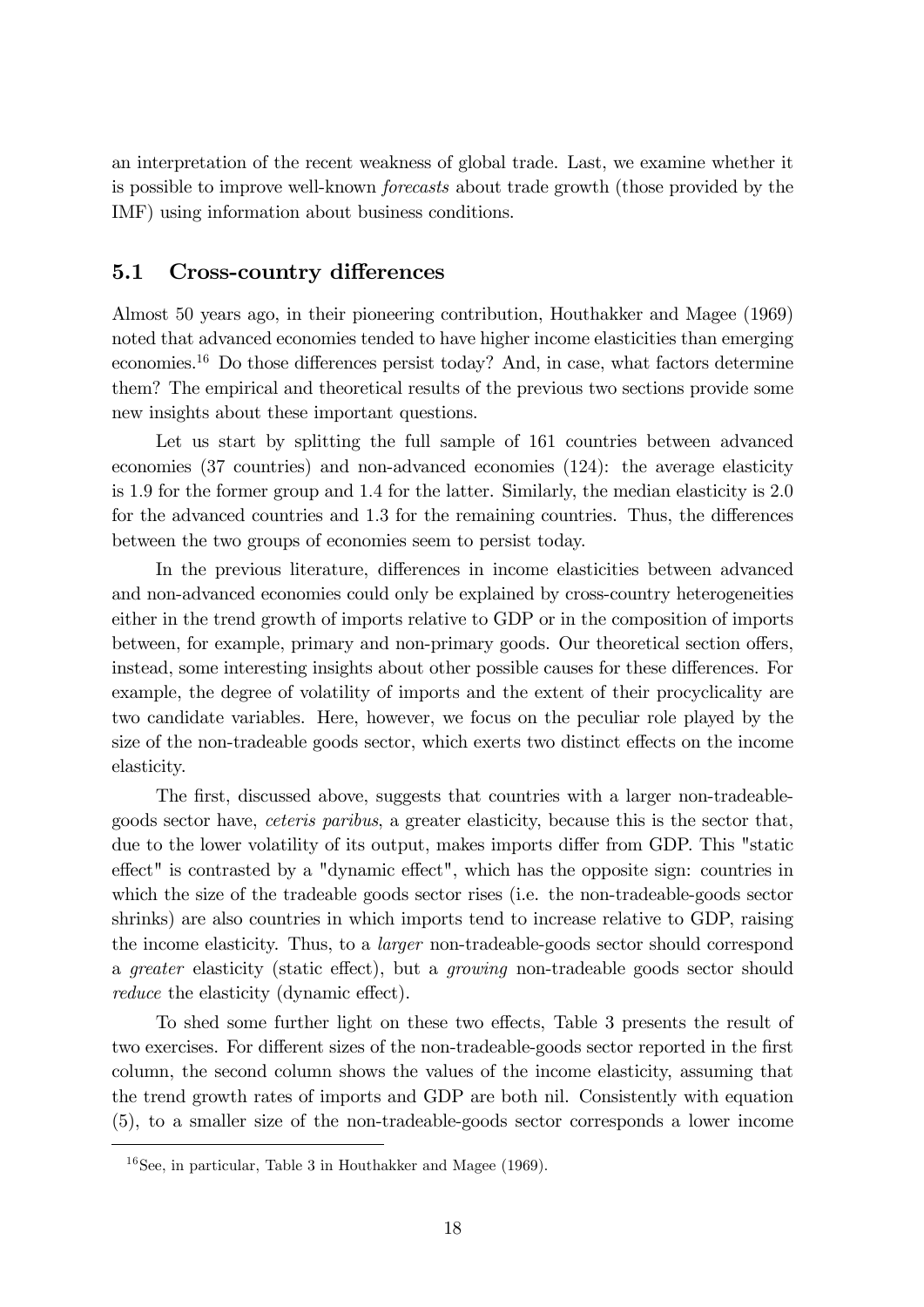| Share of non-<br>tradeables in GDP | Mean elasticity:<br>static effect | Mean elasticity:<br>dynamic effect |  |
|------------------------------------|-----------------------------------|------------------------------------|--|
| 99%                                | 4.81                              | 1.30                               |  |
| 95%                                | 4.17                              | 1.28                               |  |
| 90%                                | 3.57                              | 1.26                               |  |
| 85%                                | 3.13                              | 1.24                               |  |
| 80%                                | 2.78                              | 1.22                               |  |
|                                    |                                   |                                    |  |

Table 3: Income elasticity and size of the non-tradeable-goods sector

(1) Values of the income elasticity for different weights of the non-tradeable goods sector. In the second column it is assumed a nil trend growth in both the non-tradeable goods sector and in GDP (static effect). In the third column the weight of the non-tradeable goods sector declines (dynamic effect), as a result of a trend growth in the tradeable-goods sector higher than that in GDP (4.8% against 3.4% per year).

elasticity. The third column assumes, instead, a positive trend growth in the tradeable goods sector, equal to 4:8% per year, a value which is 1:4 percentage points higher than the one set for GDP growth, and reports the values of the income elasticity as the size of the non-tradeable-goods sector decreases due to the difference in the two growth rates. Notice that, as the weight of the non-tradeable-goods sector on GDP shrinks, the income elasticity still declines, but, with respect to the static case, the effect is very much attenuated.

To empirically check whether the size of the non-tradeable-goods sector contributes to determine the income elasticity in our extended sample of countries, we approximate the former with the size of the services sector (i.e. with its share in GDP). We then run a simple regression, with the income elasticity as a dependent variable and the share of services as independent variable. Results show that the coefficient has the expected positive sign and is significant at the  $5\%$  threshold (with a p-value of  $1.4\%$ ).

### 5.2 The dynamics of global trade

The theoretical and empirical results of the previous sections indicate that the behavior of the income elasticity over time is affected by business cycle conditions as well as by the trend growth of imports relative to GDP. We now attempt to disentangle the role played by these two factors, focusing on the recent weakness of global trade.

For this purpose, we consider quarterly data on real imports and real GDP for the world economy from the first quarter of 1971 to the second quarter of 2016 and set up the following procedure.<sup>17</sup> We first use an HP filter to retrieve the trend, the cycle

<sup>&</sup>lt;sup>17</sup>Quarterly data are from the National Institute of Economic and Social Research (NIESR) and, since 1995, from ECB (2016).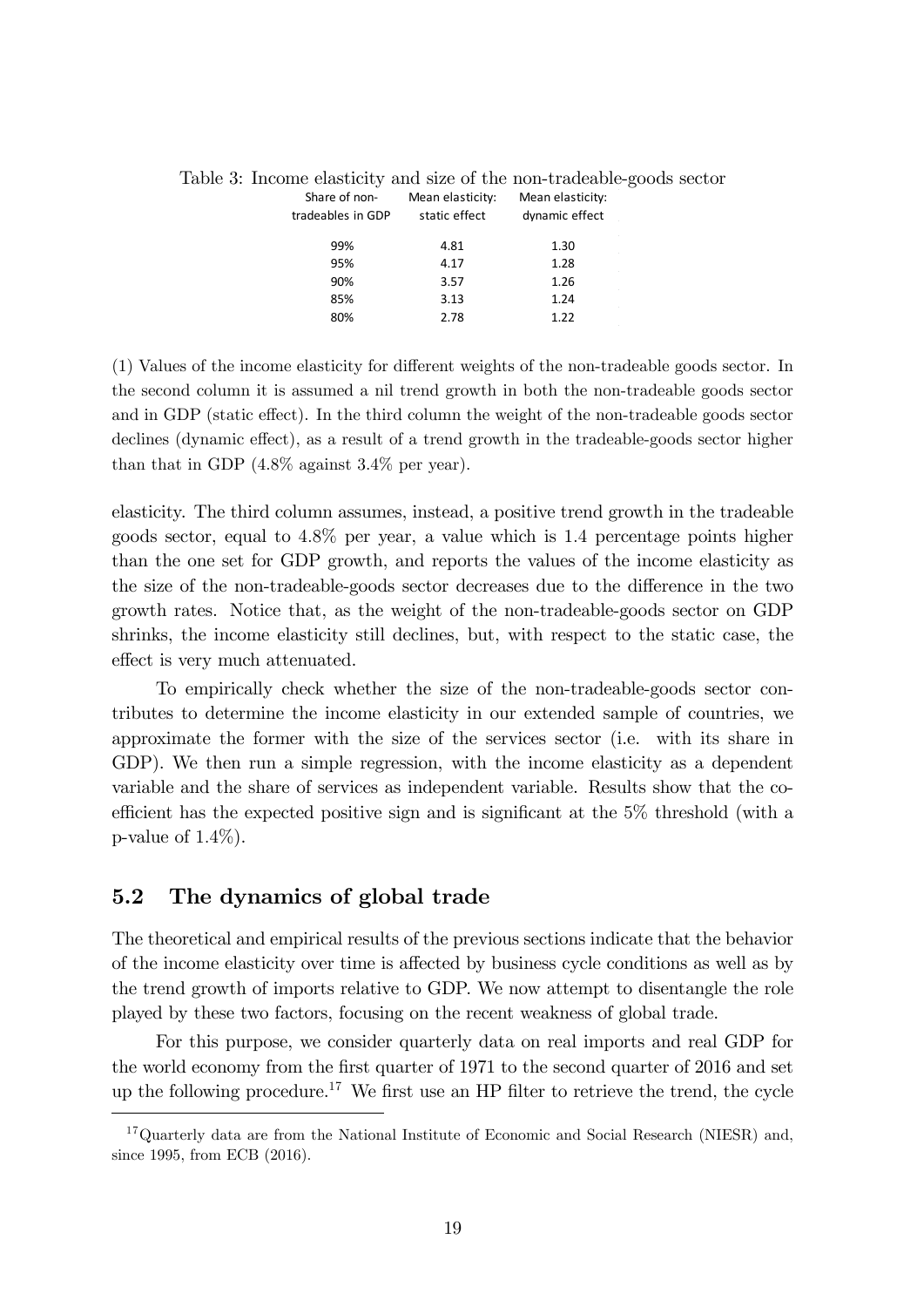

Figure 3: Decomposition of the income elasticity of world trade (1)

(1) Quarterly data, 4-quarter moving averages. The picture excludes three consecutive outliers, from 2008-Q4 to 2009-Q2. (2) Trend component of the income elasticity from HP filtered series. (3) "Trend+cycle" component of the income elasticity from HP filtered series. Source: our elaborations on NIESR and ECB data.

and the noise component separately for imports and  $GDP<sup>18</sup>$  Note that we consider, together with the standard trend and cycle component, also a noise component, due to the measurement error that typically affects import and export data. This error is such that these two variables, which should always coincide at the world level, often display significant differences in the data, even though these differences usually cancel out over time.<sup>19</sup>

We then construct two quarterly series:  $(i)$  a "trend component" of the income elasticity, by dividing the growth rate of the trend component of real imports by the growth rate of the trend component of real GDP;  $(ii)$  a "trend-plus-cycle" component of the income elasticity, as the ratio between the sums of the growth rates of the trend and the cycle components of real imports at the numerator, and the sums of growth rates of the trend and the cycle components of real GDP at the denominator.<sup>20</sup> We

<sup>&</sup>lt;sup>18</sup>More specifically, we use the HP filter in two stages. In the first stage we extract the trend component of real imports and real GDP by using a multiplier  $\lambda = 16,000$ . In the second stage we separate the cycle component from a noise component, using a multiplier  $\lambda = 10$ .

<sup>19</sup>Footnote 2 provides further details on this issue.

<sup>&</sup>lt;sup>20</sup>We take a log approximation to measure growth rates, in order to preserve additivity; see Appendix A for the details.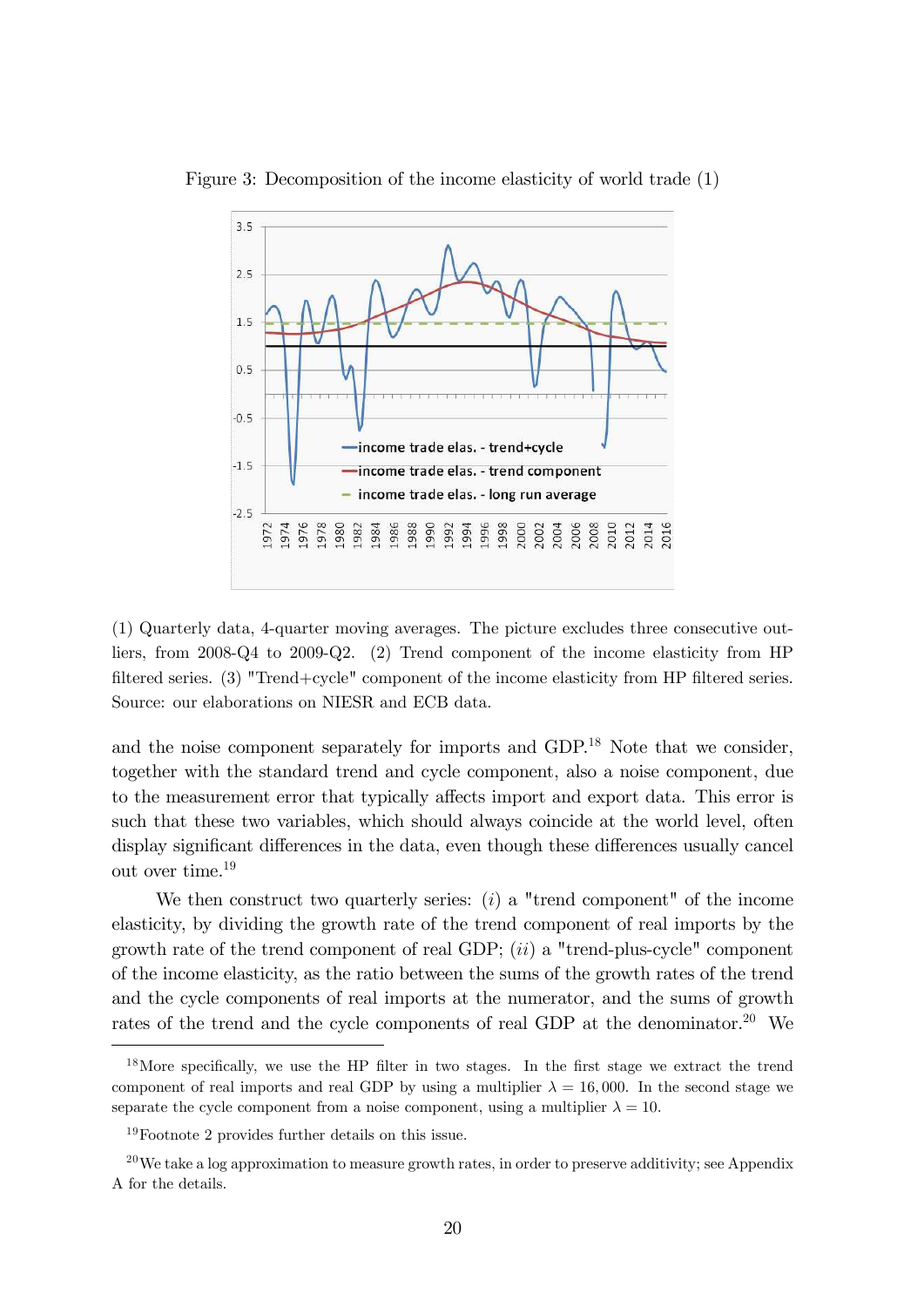do not Ölter directly the income elasticity because the model suggests that its long-run trend and cyclicality are not "genuine", but are just the by-product of the long-run trend and cyclicality of imports and GDP.

The theoretical model suggests that the trend component of the income elasticity should be related to trade barriers and that, absent changes in their levels, it should converge to an equilibrium value of 1. Figure 3 shows that this component of the income elasticity (red line), which had gradually risen until the second half of 1990s, is now returning towards its equilibrium level. This behavior is presumably due to the fact that the secular decline of tariffs, information and transportation costs that has supported global trade until the late 1990s is currently fading. The cyclical component — which is conveniently added to the trend component in Figure 3 (blue line) — is instead related to strength of business conditions. Our results then show that also this component is currently contributing to depress trade, bringing the income elasticity below 1.

The reason why also the cyclical component has contributed negatively to global trade is clarified in Figure 4. World real GDP growth, which has been on a downward trend since the outset of the global recession (red line), is currently running below its trend (blue line), weakening the income elasticity due to the mechanisms described in the previous sections.

These results allow us not only to assess the relative importance of cyclical and structural factors in determining the recent weakness of global trade, but also to provide some ground in order to speculate about its future. In particular, Figure 3 suggests that, with respect to its historical average of 1:5 (in our sample period), the income elasticity has been reduced by 0:4 points by structural forces and by further 0:4 points by cyclical forces, down to 0.7 in the average of  $2015<sup>21</sup>$  Thus, structural and cyclical factors have contributed to a similar extent to the recent weakness of international trade relative to GDP. But given that lower-than-expected GDP growth has also contributed directly to the forecast error for about one-third (see footnote 3), this simple backof-the-envelope calculation suggests that cyclical forces have caused about two thirds of the forecast error. Figure 3 also shows that the trend component of the income elasticity appears to be stabilizing at 1, a value around which it could lie for some time, until new impetus comes from further trade liberalizations or from technological progress in transportations.<sup>22</sup> Nevertheless, the exceptional weakness of global trade observed since 2011, which has gradually brought the income elasticity below 1, is also the result of lackluster business conditions. Therefore, one should expect that, as real GDP growth returns to its trend, global trade growth recovers more strongly, with the income elasticity first returning towards 1 and then, presumably, exceeding this value,

 $^{21}$ In the first two quarters of 2016, the elasticity has slipped further, to 0.5, whereas the trend component has remained at 1.1.

 $22$ For the key role, in particular, of technological progress in the transport sector for the dynamics of international trade, see Estevadeordal, Frantz and Taylor (2003).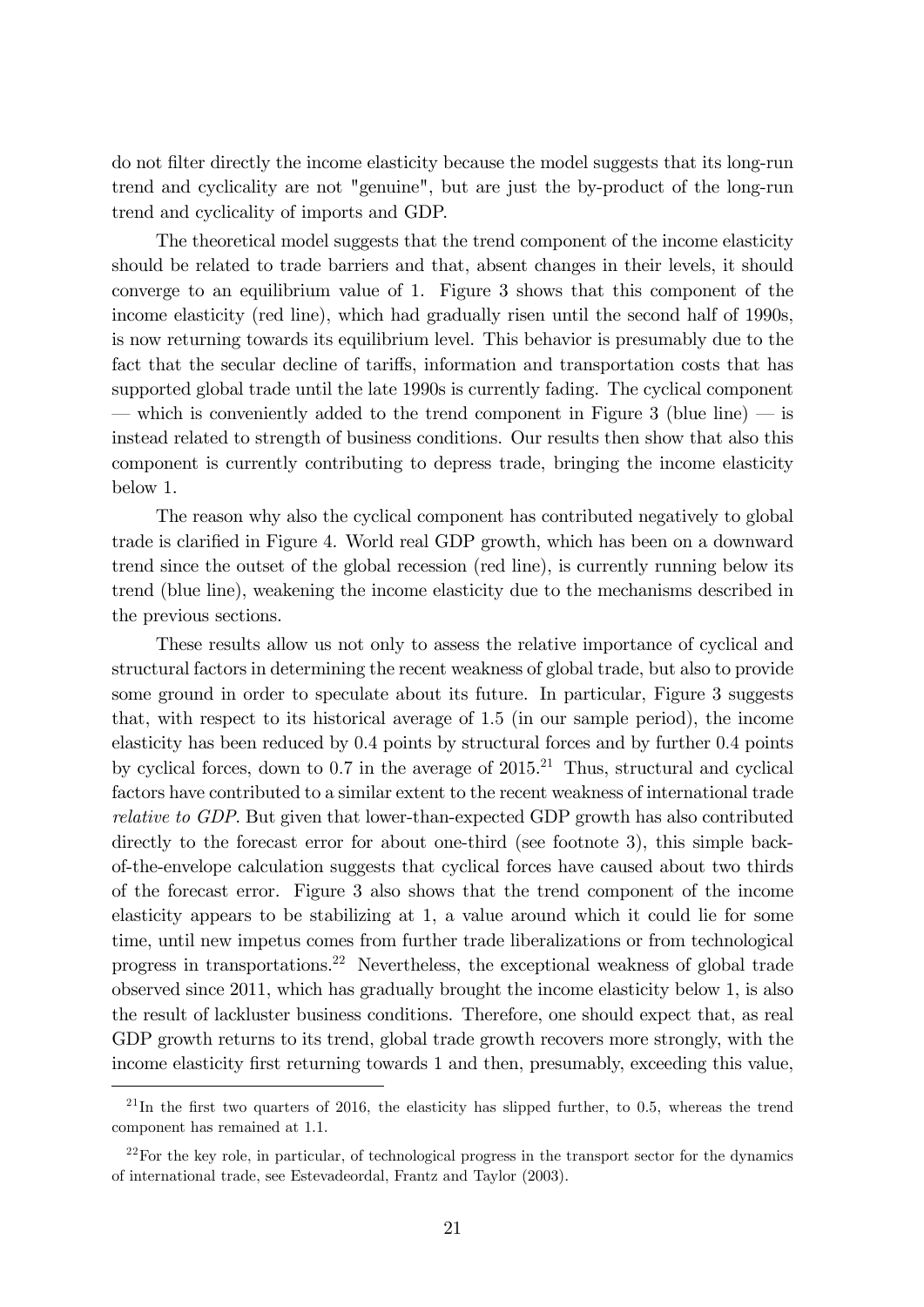

Figure 4: Decomposition of world real GDP growth (1)

(1) Percentage points, quarterly data, 4-quarter moving averages. (2) Trend component of world GDP growth from HP filtered series. (3) "Trend+cycle" component of world GDP growth from HP filtered series.

Source: our elaborations on NIESR and ECB data.

once that real GDP goes above its own trend growth.

#### 5.3 Forecasting trade

Our analysis on the dynamics of the income elasticity has led us to speculate about the future of global trade in the medium-long term, but what about the very short term? Can we exploit real-time information about business conditions to improve existing trade forecasts? We now examine these questions focusing on the forecasts about world import growth formulated by the IMF, undoubtedly the most used in the business community and among policy makers.<sup>23</sup>

The IMF provides data on the actual growth rate of imports and GDP at time t  $(g_{M,t}$  and  $g_{Y,t}$ , respectively) and the predicted values of these variables  $(g_{M,t}^p \text{ and } g_{Y,t}^p)$ . The forecast error on import growth,  $\varepsilon_{M,t}^p = g_{M,t}^p - g_{M,t}$ , can be decomposed into a forecast error on GDP growth,  $\varepsilon_{Y,t}^p = g_{Y,t}^p - g_{Y,t}$ , and a forecast error on the income

<sup>23</sup>Focusing on global trade has another important advantage: because world import growth has generally been positive in the post-war period, observations will be distributed only on the right branch of the hyperbole (see fig.  $2$ ), in which the relationship between the income elasticity and the cyclical shock is monotonic. We can therefore avoid using more complex non-linear estimations.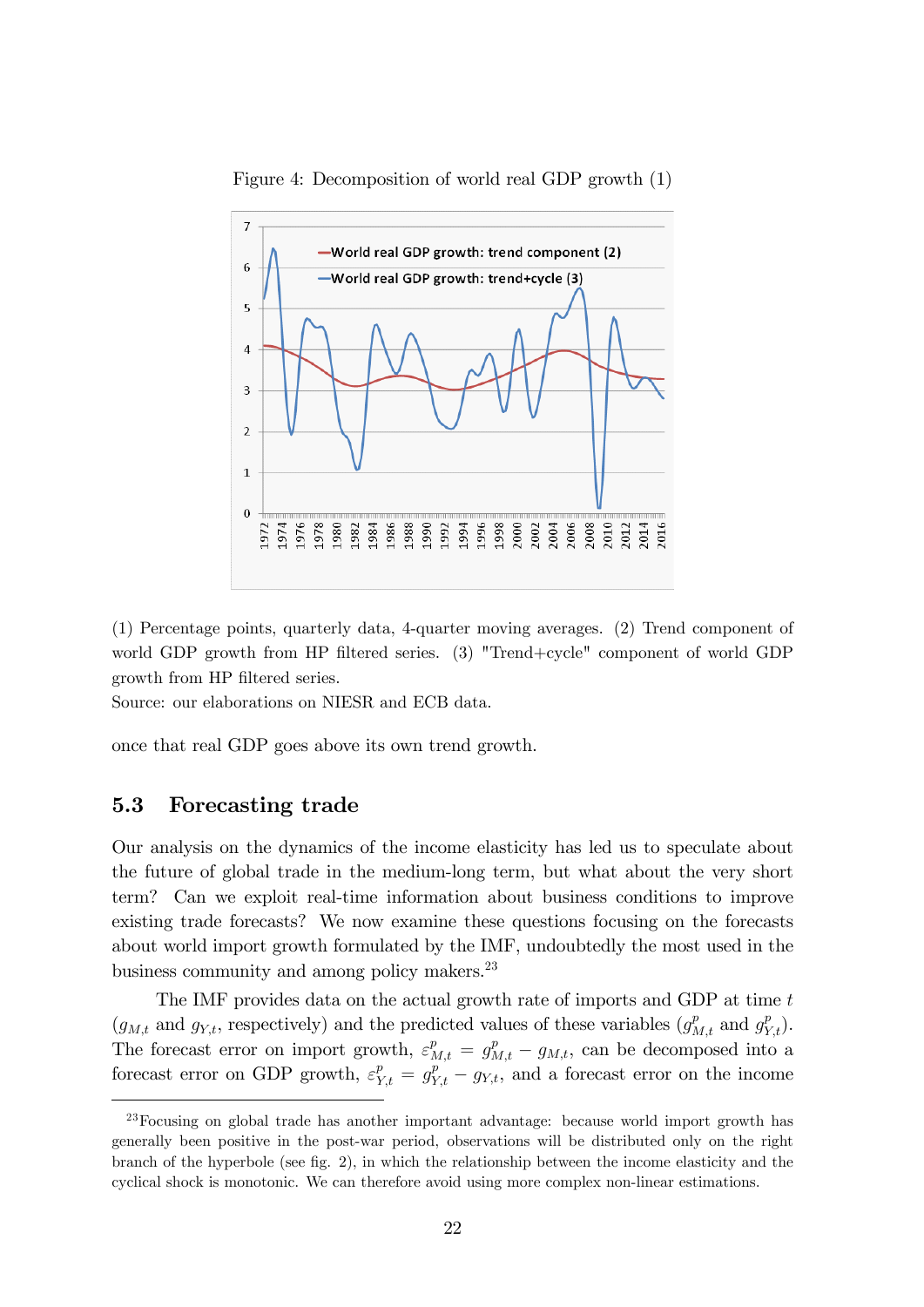elasticity,  $\varepsilon_{\eta,t}^p = \eta_t^p - \eta_t$ , where  $\eta_t = g_{M,t}/g_{Y,t}$  and  $\eta_t^p = g_{M,t}^p/g_{Y,t}^p$ ; namely:

$$
\varepsilon_{M,t}^p = \varepsilon_{Y,t}^p \cdot \eta_t^* + \varepsilon_{\eta,t}^p \cdot g_{Y,t}^* ,
$$

where  $\eta_t^* = (\eta_t^p + \eta_t)/2$  and  $g_{Y,t}^* = (g_{Y,t}^p + g_{Y,t})/2$ .

The total mean squared forecast error on import growth (Total MSFE) can then be written as:

$$
\frac{\sum_{t=1}^{T} (\varepsilon_{M,t}^p)^2}{T} = \frac{\sum_{t=1}^{T} (\varepsilon_{Y,t}^p \cdot \eta_t^*)^2}{T} + \frac{\sum_{t=1}^{T} (\varepsilon_{\eta,t}^p \cdot g_{Y,t}^*)^2}{T} + \frac{2 \sum_{t=1}^{T} \varepsilon_{Y,t}^p \cdot \varepsilon_{\eta,t}^p \cdot g_{Y,t}^* \cdot \eta_t^*}{T}, \qquad (7)
$$

where T is the number of years for which actual data and forecasts are available (the period 1986-2015 in our sample). Equation (7) thus shows that the mean squared forecast error on import growth can be decomposed into three terms that measure the importance of: the forecast error on GDP growth (first addendum, *MSFE GDP*), the forecast error on the income elasticity (second addendum, MSFE elasticity), and the interaction between these two errors (third addendum, MSFE covariance).

The IMF provides, for each calendar year  $t$ , four main forecasts on world real import growth and world real GDP growth: one is published in the spring of year  $t-1$ (usually in mid-April), one in the fall of year  $t-1$  (usually in mid-October), the other two in the spring and fall of year  $t$ . We can therefore apply the decomposition  $(7)$ to these four different forecast series. Figure 5 plots the results. Three main findings are apparent. The first is that the forecast error on the income elasticity (the green shaded area) is the largest component at all forecast horizons. The second is that, not surprisingly, the mean squared forecast error declines as the forecast horizon shortens (from spring  $t-1$  to fall t). The third is that, as the forecast horizon shortens, the IMF seems to improve significantly its forecasts on world real GDP growth, but not its forecast on the income elasticity. Compare, in particular, the mean squared forecast error for the fall of  $t-1$  with that for the spring and fall of year t: as more information becomes available, the forecast error on world real GDP growth abates, while the forecast error on the income elasticity does not decline substantially, remaining the only sizeable component.

Given these results, it is worth analyzing whether the IMF forecasts about the income elasticity take into account information about the business cycle and, in case they do not, whether we can attack this key component of the forecast error by using such information. We focus, in particular, on the forecasts on world import growth in year t, produced in the spring and the fall of year t, which are those for which the forecast error on the income elasticity remains sizeable. We first perform a preliminary test by running the following regression:

$$
\eta_t = \alpha + \beta \cdot \eta_t^p + \gamma \cdot cycle_t + \xi_t , \qquad (8)
$$

where  $\eta_t$  is the actual elasticity,  $\alpha$ ,  $\beta$  and  $\gamma$  are constant, cycle<sub>t</sub> is a proxy for the cyclical shock (i.e. the variable denoted with  $\varepsilon_t$  in the theoretical model) and  $\xi_t$  is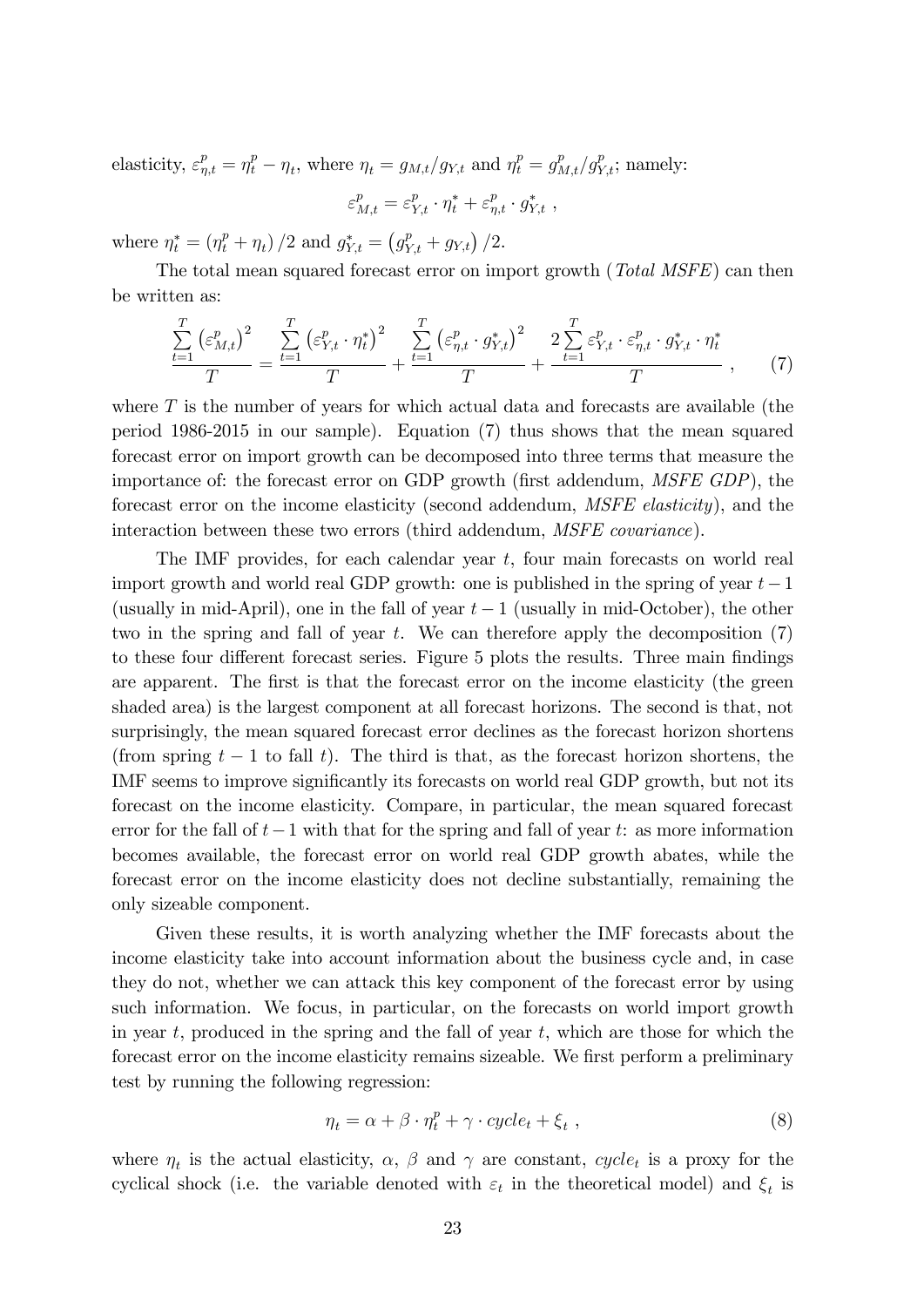

Figure 5: Mean squared forecast error on world import growth and its components (1)

(1) Decomposition of the total mean squared forecast error on world import growth from equation (7).

Source: our elaborations on IMF data.

an error term. A first proxy for the cyclical shock is to use  $cycle_t^1 = g_{Y,t} - g_{Y,t-1}$ , a measure that, however, would not be available in real time.<sup>24</sup> An alternative proxy, which is instead available in real time, is to use the corresponding predicted values, that is  $cycle_t^2 = g_{Y,t}^p - g_{Y,t-1}^p$ . A final "momentum" proxy is to use the difference between the most recently formulated forecasts, that is:  $cycle_i^3 = g_{Y,t}^p - g_{Y,t}^{p-1}$ , where  $g_{Y,t}^p$  is the "current forecast" for  $g_{Y,t}$  and  $g_{Y,t}^{p-1}$  is the forecast for the same variable formulated in the preceding forecasting exercise. Notice that if the IMF forecasts already take into account business cycle conditions, than we should expect  $\gamma = 0$ ; if, instead, they do not incorporate information about the business cycle and if the prediction of the theoretical model is correct, then we should expect  $\gamma > 0$ .

Table 4 reports the result of different estimates of equation  $(8)$ , relative to the forecasts produced in the spring and the fall of year  $t$ . The first two columns suggests that the IMF provides unbiased forecasts of the income elasticity, as a joint test verifying the null that  $\alpha = 0$  and  $\beta = 1$  fails to reject this hypothesis. The last six columns indicate that information about business cycle conditions is generally neglected: the estimate of  $\gamma$  is always significant and with the expected positive sign, with all the proxies used for the cyclical shock. Using, in particular,  $cycle<sub>t</sub><sup>3</sup>$  as a measure of the

<sup>&</sup>lt;sup>24</sup>Actual real world GDP growth for the current year,  $g_{Y,t}$  is not available at any forecast horizon; actual real world GDP growth for the previous year,  $g_{Y,t-1}$ , is not available in the forecasts formulated on the spring and fall of year  $t-1$ , while in the spring of year t there is available only as a very preliminary estimate.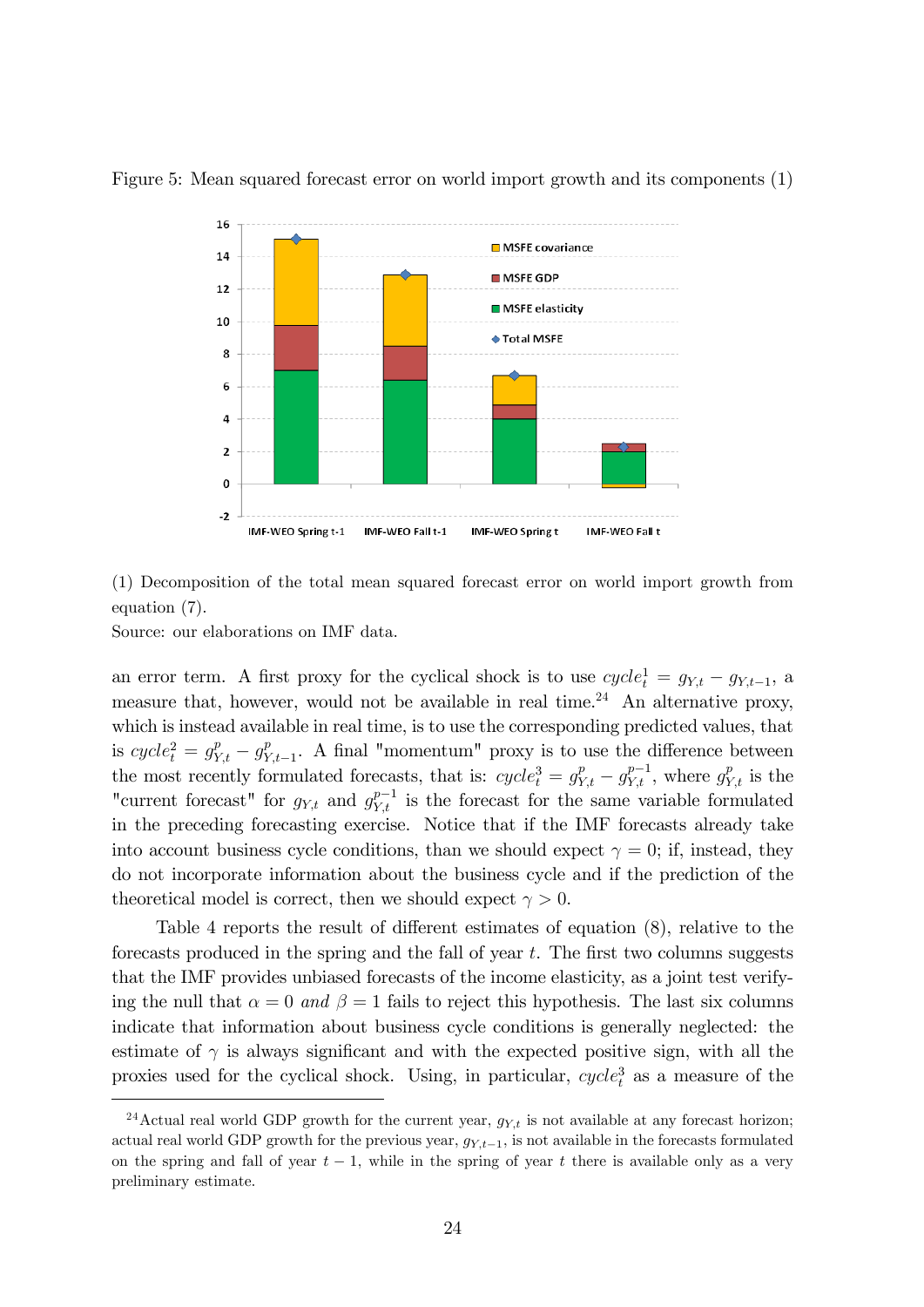|                |            |            | cycle <sup>T</sup> |            | cycle <sup>2</sup> |            | cycle <sup>3</sup> |            |
|----------------|------------|------------|--------------------|------------|--------------------|------------|--------------------|------------|
|                | Spring     | Fall       | Spring             | Fall       | Spring             | Fall       | Spring             | Fall       |
| $\alpha$       | $0.684*$   | $0.478*$   | $0.655**$          | $0.651***$ | $0.695**$          | $0.66***$  | $0.504*$           | $0.526*$   |
|                | (0.358)    | (0.253)    | (0.286)            | (0.236)    | (0.303)            | (0.235)    | (0.267)            | (0.21)     |
| $\beta$        | $0.563***$ | $0.693***$ | $0.559***$         | $0.576***$ | $0.541***$         | $0.585***$ | $0.776***$         | $0.682***$ |
|                | (0.199)    | (0.14)     | (0.159)            | (0.133)    | (0.169)            | (0.13)     | (0.153)            | (0.116)    |
| $\gamma$       |            |            | $0.246***$         | $0.164**$  | $0.283***$         | $0.183***$ | $0.729***$         | $0.705***$ |
|                |            |            | (0.061)            | (0.06)     | (0.083)            | (0.065)    | (0.151)            | (0.192)    |
| Adjusted $R^2$ | 0.20       | 0.46       | 0.48               | 0.56       | 0.42               | 0.57       | 0.57               | 0.63       |
| # of obs.      | 29         | 29         | 29                 | 29         | 29                 | 29         | 28                 | 29         |

Table 4: Income elasticity: correcting the forecasts for the cycle (1)

(1) OLS estimates of equation (8), for different proxies of the cyclical shock  $cycle_t$ . Standard errors in parenthesis.

cyclical shock returns a high and strongly significant estimated coefficient (above  $0.70$ , for both the spring and the fall forecasts) and the largest goodness of fit: the adjusted R-squared is around 60% for both the spring and the fall forecasts against, respectively, 0:20 and 0:46 using only the IMF forecasts.

These encouraging preliminary results warrant an attempt to improve the IMF forecast on world import growth. In particular, we perform an out-of-sample exercise in the following way. Given that the estimates of equation (8) do not reject a joint test of  $\alpha = 0$  and  $\beta = 1$ , we first run the following regression on a 12-year rolling window:

$$
\eta_t = \eta_t^p + \gamma \cdot \left( g_{Y,t}^p - g_{Y,t}^{p-1} \right) + \xi_t \; . \tag{9}
$$

We then make the following out-of-sample prediction for the growth rate of world imports:

$$
g_{M,t}^* = g_{Y,t}^p \cdot \left[ \eta_t^p + \hat{\gamma} \cdot \left( g_{Y,t}^p - g_{Y,t}^{p-1} \right) \right] , \qquad (10)
$$

in which  $\hat{\gamma}$  is the OLS estimate of  $\gamma$  from equation (9); our first (last) forecast  $g_{\hat{\Lambda}}^*$  $M,t$ is produced for the year 1998 (2015), where  $\hat{\gamma}$  is estimated using data for the period 1986-1997 (2003-2014).

Figure 6 compares the mean squared forecast error computed using the predictions of the IMF  $(g_{M,t}^p)$  and using the model predictions  $(g_{M,t}^*$ , from equation (10)). The results show that, by using  $g_{M,t}^*$ , the forecast error declines substantially with respect to using  $g_{M,t}^p$ . For the forecasts produced in the spring, the total MSFE is cut by 70%, with the half of the reduction coming from the improvement in predicting the elasticity and half from the lower covariance between the error on the elasticity and the error on GDP. For the fall forecasts, the total MSFE is cut by 40%, with the reduction coming almost entirely from the improvement in predicting the elasticity. The effectiveness of our correction for the business cycle is reflected in the fact that, for both forecast series, the covariance between the error on the elasticity and the error on GDP becomes essentially nil.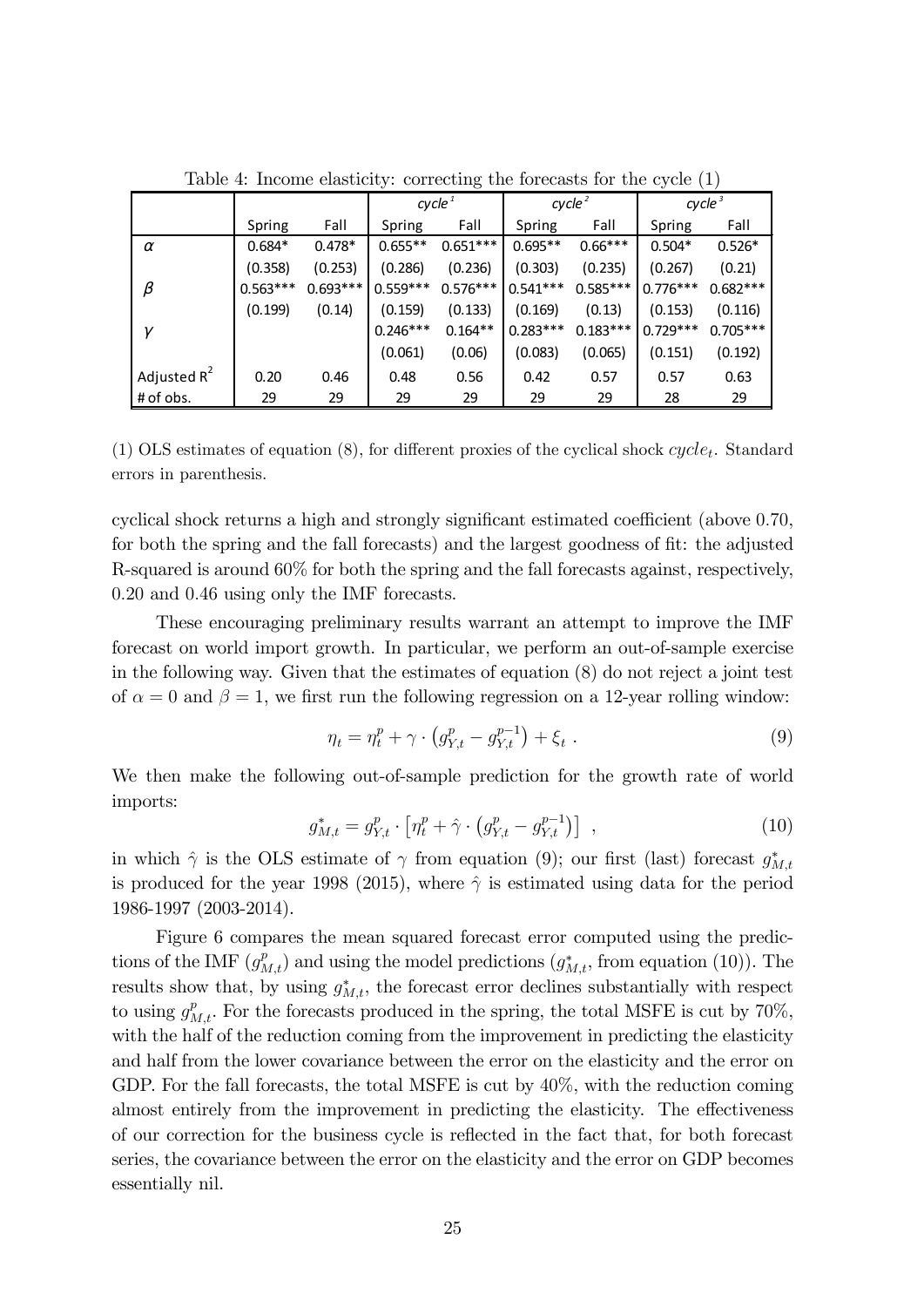

Figure 6: Comparison between forecast errors: IMF vs. model predictions (1)

(1) Total mean squared forecast error on world import growth in year t (and its components from equation (7)) for the predictions made by the IMF in the spring and fall of year  $t$  and for the corresponding predictions from the model (10). Source: our elaborations on IMF data.

Finally, to assess the statistical significance of the improvement, we can apply the encompassing test of Hendry and Clements (2004) and run the following regression:

$$
g_{M,t} = a + b \cdot g_{M,t}^p + (1 - b) \cdot g_{M,t}^* + v_t,
$$

where  $a$  and  $b$  are constant and  $v_t$  is an error term. We perform these estimates for the forecasts produced in both the spring and the fall of year t. The OLS estimates of the coefficients show that  $b$  is not statistically different from zero (its point estimates are  $-0.1$  for the spring and 0.1 for the fall forecasts, with a p-value of 0.58 and 0.75, respectively), indicating that our cycle-corrected forecasts encompass the IMF original predictions.<sup>25</sup> These results then confirm that the accuracy of existing forecasts can be improved by using information about business conditions.

### 6 Conclusion

This paper has shown that the income elasticity of trade is affected by business cycle conditions. In particular, in a neighborhood of the long-run growth rate of real imports

 $^{25}$ OLS estimates also show that a is not statistically different from zero (its point estimates are 0.0 for the spring and 0.4 for the fall forecasts, with a p-value of 0.92 and 0.40, respectively), suggesting that estimates are unbiased.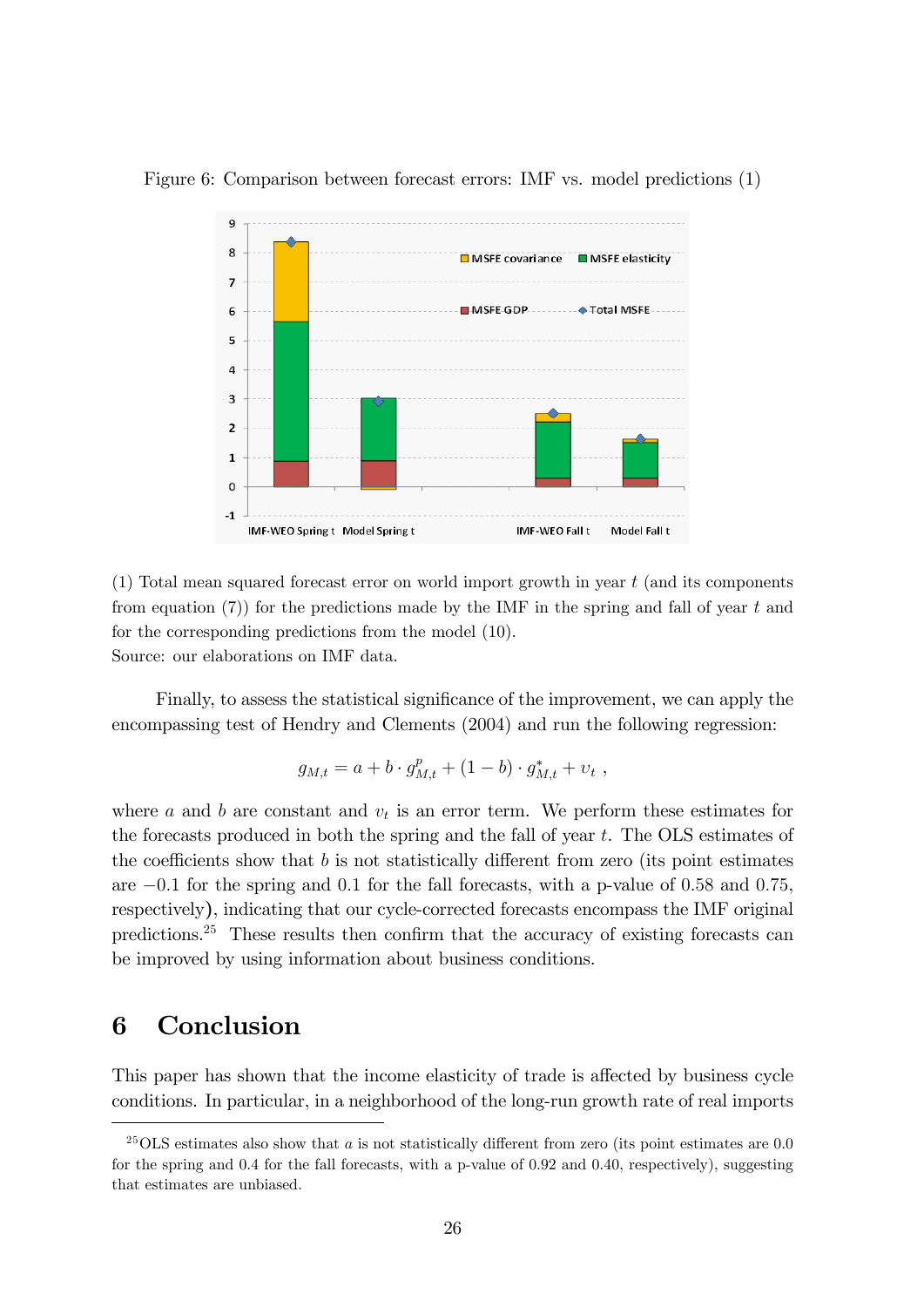and real GDP, the elasticity tends to be lower when business conditions are weak. A similar prediction arises for both positive rates of real GDP growth and, separately, for negative rates, although not across the full spectrum of growth rates. This overlooked property of the income elasticity, which emerges when trade volumes and real GDP have a positive trend growth, is the result of two standard features of trade flows: their high volatility and their procyclicality.

Our analysis also provides an interpretation of the recent weakness of international trade. By computing a trend and a cycle component of the income elasticity, as suggested by the theory, results show that the former has been decreasing towards 1, most likely because the secular decline of trade barriers has been gradually fading away in the last 15 years. At the same time, however, the weakness of global trade observed since 2011, which has brought the income elasticity substantially below 1, is also the result of lackluster business conditions.

By focusing on a simple theoretical framework, we have been able to derive a useful analytical expression for the income elasticity. We have, however, neglected the role of changes in relative prices as well as the precise sources of the cyclical shocks (whether, for example, they hit preferences or technologies). Thus, further research is needed to prove that the cyclicality of the income elasticity carries over also in a fully general equilibrium setting.

Future research is also needed for a more extensive analysis about the causes of the cross-country disparities observed in the income elasticity. While we have provided suggestive evidence about the key role played by the size of the non-tradeable goods sector, any in-depth empirical study should also consider more traditional factors, such as the trend growth of imports relative to GDP and the composition of trade flows, as well as other factors identified in this paper  $-$  such as the degree of volatility of imports and the extent of their procyclicality.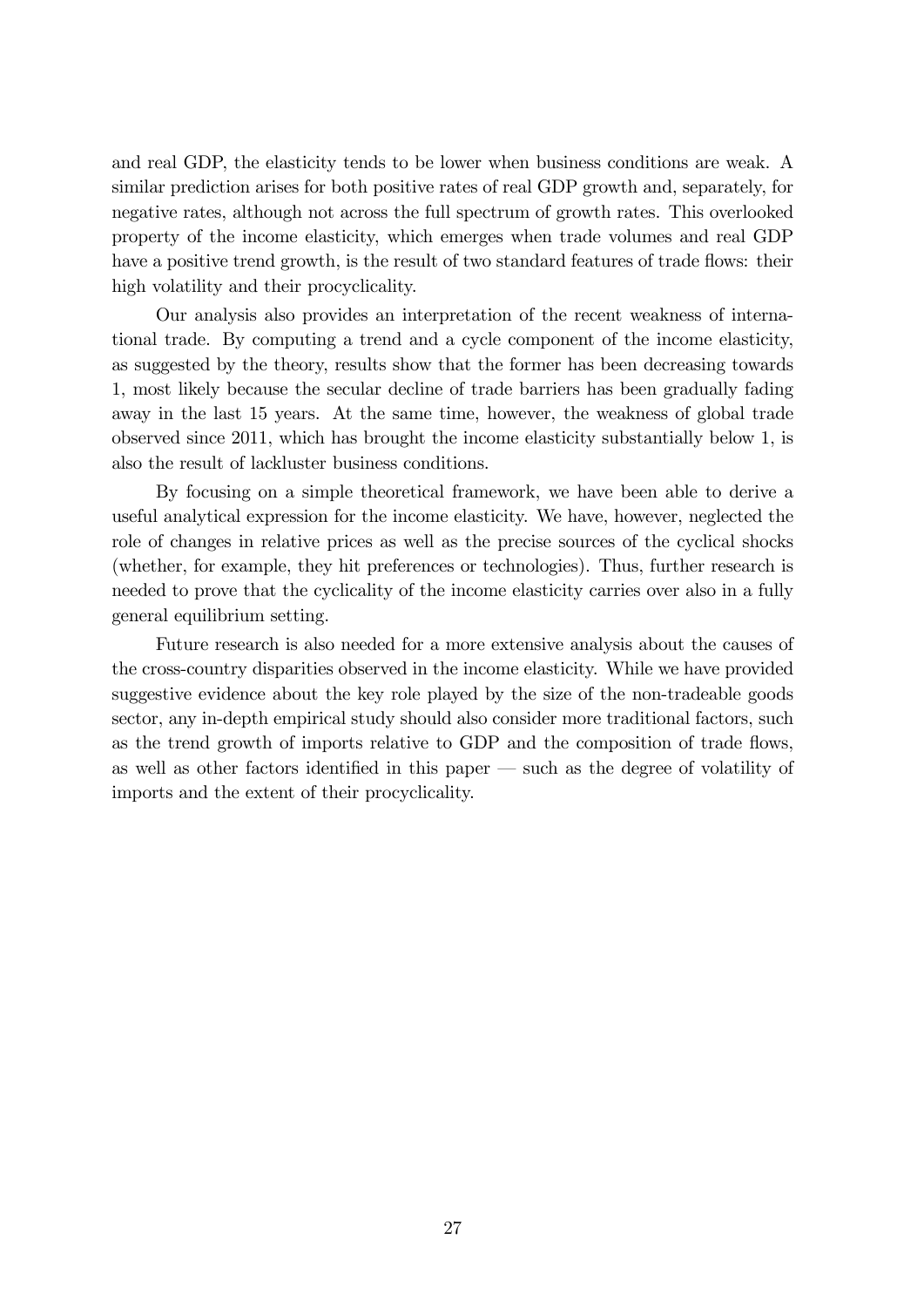## Appendix

## A A test on the cyclicality of the elasticity

One important implication of the theoretical model is that the cyclicality of the income elasticity emerges when import and GDP volumes have a positive trend growth, but it is not necessarily present when their trend growth is nil.<sup>26</sup> We can test this implication on a restricted sample of 38 countries, for which we have quarterly data on real imports and real GDP from the first quarter of 1995 to the fourth quarter of  $2015.<sup>27</sup>$ 

We apply to each country the same type of filtering described in Section 5; namely, we retrieve the trend, the cycle and the noise component separately for real imports and for real GDP.<sup>28</sup> Then we compute, for each country, two quarterly series: (i) a "cycle component" of the income elasticity, by dividing the growth rate of the cycle component of real imports by the growth rate of the cycle component of real GDP; (ii) a "trend-plus-cycle" component, as the ratio between the sums of growth rates of the trend and the cycle components of real imports at the numerator and the sums of growth rates of the trend and the cycle components of real GDP at the denominator.

The rationale for this methodology is the following. It is assumed that the total imports of country  $n$  at time  $t$  are given by the product of the different components, that is:  $I_{n,t} = I_{n,t}^T \cdot I_{n,t}^C \cdot I_{n,t}^N$ , where the superscripts T, C and N denote, respectively, trend, cycle and noise. By taking a log-approximation, the growth rate of imports can then be written as:

$$
\Delta \ln I_{n,t} = \Delta \ln I_{n,t}^T + \Delta \ln I_{n,t}^C + \Delta \ln I_{n,t}^N.
$$

By making the same assumptions for the GDP of country n at time t, denoted by  $Y_{n,t}$ , the trend, cycle and "trend+cycle" component of the income elasticity can be written, respectively, as:

$$
\eta_{n,t}^T = \frac{\Delta \ln I_{n,t}^T}{\Delta \ln Y_{n,t}^T}, \ \eta_{n,t}^C = \frac{\Delta \ln I_{n,t}^C}{\Delta \ln Y_{n,t}^C}, \ \eta_{n,t}^{TC} = \frac{\Delta \ln I_{n,t}^T + \Delta \ln I_{n,t}^C}{\Delta \ln I_{n,t}^T + \Delta \ln I_{n,t}^C} \ .
$$

For each country, we can now consider the correlation between the cycle component of imports  $\sim$  our preferred indicator for the business conditions  $\sim$  and the

 $26$ The assumption that the positive trend growth rates of imports and GDP are identical is not necessary: it is easy to check that the income elasticity would be affected by business cycle conditions even if the two trend growth rates were different.

 $27$ This is the set of countries considered by the ECB (2015), for its macroeconomic projections.

<sup>&</sup>lt;sup>28</sup>The same discrepancies between import and export data that are present at the world level and that have induced us to compute a noise component (in addition to the trend and the cycle) are also present at the country level, as shown by the well-known discrepancies between bilateral import and bilateral export data.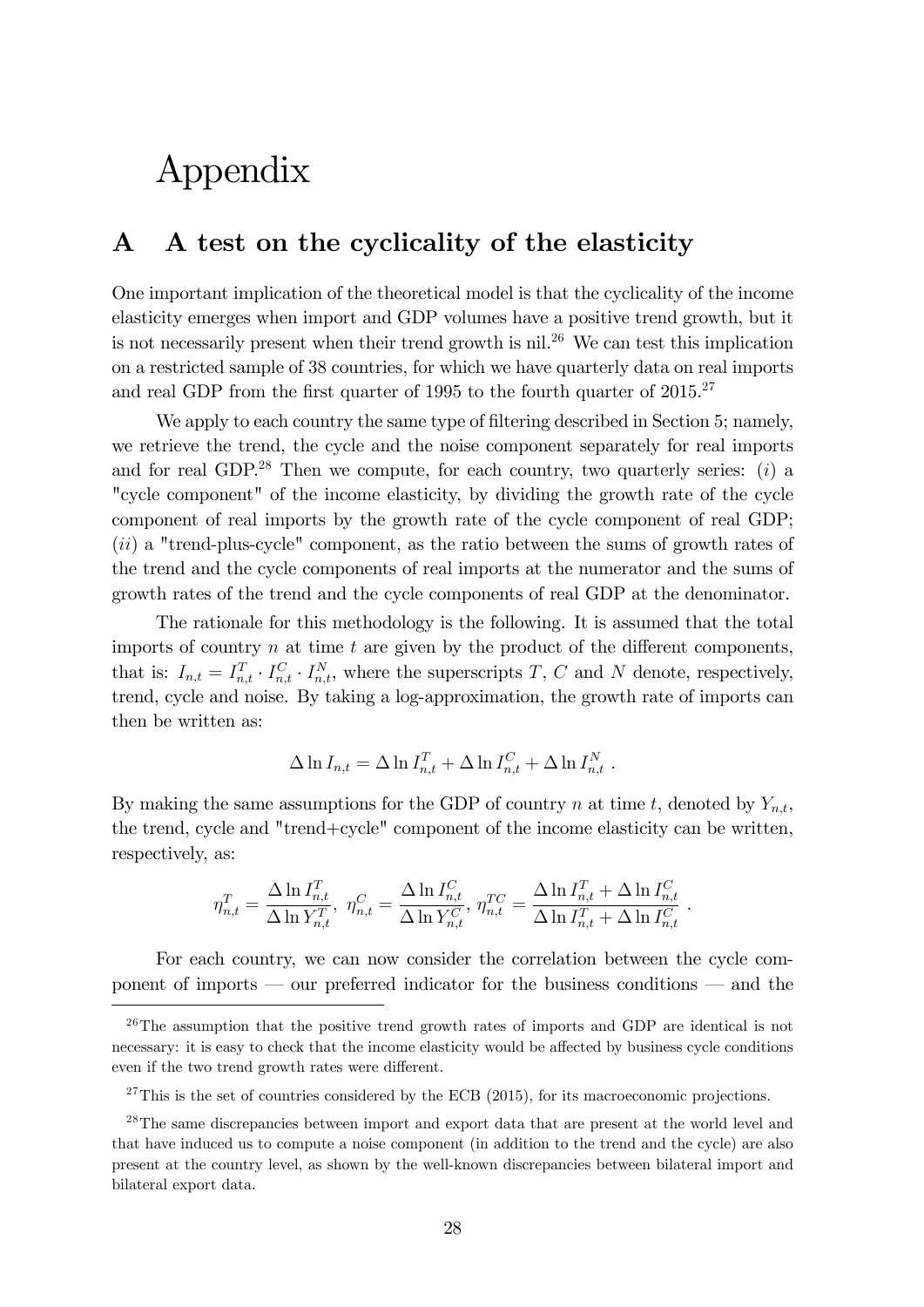|          | A. Rank correlation |       |          | <b>B. Linear correlation</b> |       |
|----------|---------------------|-------|----------|------------------------------|-------|
|          | trend+cycle         | cycle |          | trend+cycle                  | cycle |
| % > 0.25 | 92                  | 38    | % > 0.25 | 79                           | 5     |
| % > 0.33 | 92                  | 18    | % > 0.33 | 72                           | 5     |
| % > 0.50 | 82                  | 3     | % > 0.50 | 46                           | 0     |
| % > 0.66 | 59                  |       | % > 0.66 | 31                           | 0     |
| % > 0.75 | 44                  |       | % > 0.75 | 21                           | 0     |

Table 5: Correlations of the cycle component of the income elasticity with different components of the growth rate of imports (1)

 $(1)$  Correlations of the cycle component of the income elasticity with different components of imports, indicated in the first row, from HP filtered series. The table shows the percentage of countries with correlations higher than those reported in the first column.

corresponding component of the income elasticity. As both imports and GDP data have been cleared by any noise, we can consider both the linear and the rank correlations. The theory suggests that, if there is no trend growth in imports and GDP, the income elasticity and business conditions are not necessarily correlated. Table 5 shows, in fact, that the cycle component of the income elasticity and the cycle component of imports are only weekly correlated (despite the latter being the numerator of the former): only  $38\%$  of the countries have a rank correlation that is significantly different from zero (i.e., given the size of our sample, above  $25\%$ ); similarly, using Pearson's coefficient, we find that only  $5\%$  of the countries have a linear correlation significantly different from zero. The theory also suggests that correlation between the income elasticity and business conditions should instead emerge when there is a positive trend growth in imports and GDP. In fact, when we consider both the trend and the cycle components of imports, the rank and linear correlation with the cycle component of the income elasticity are significantly larger than zero for  $92\%$  and  $79\%$ of the countries, confirming the prediction of the model.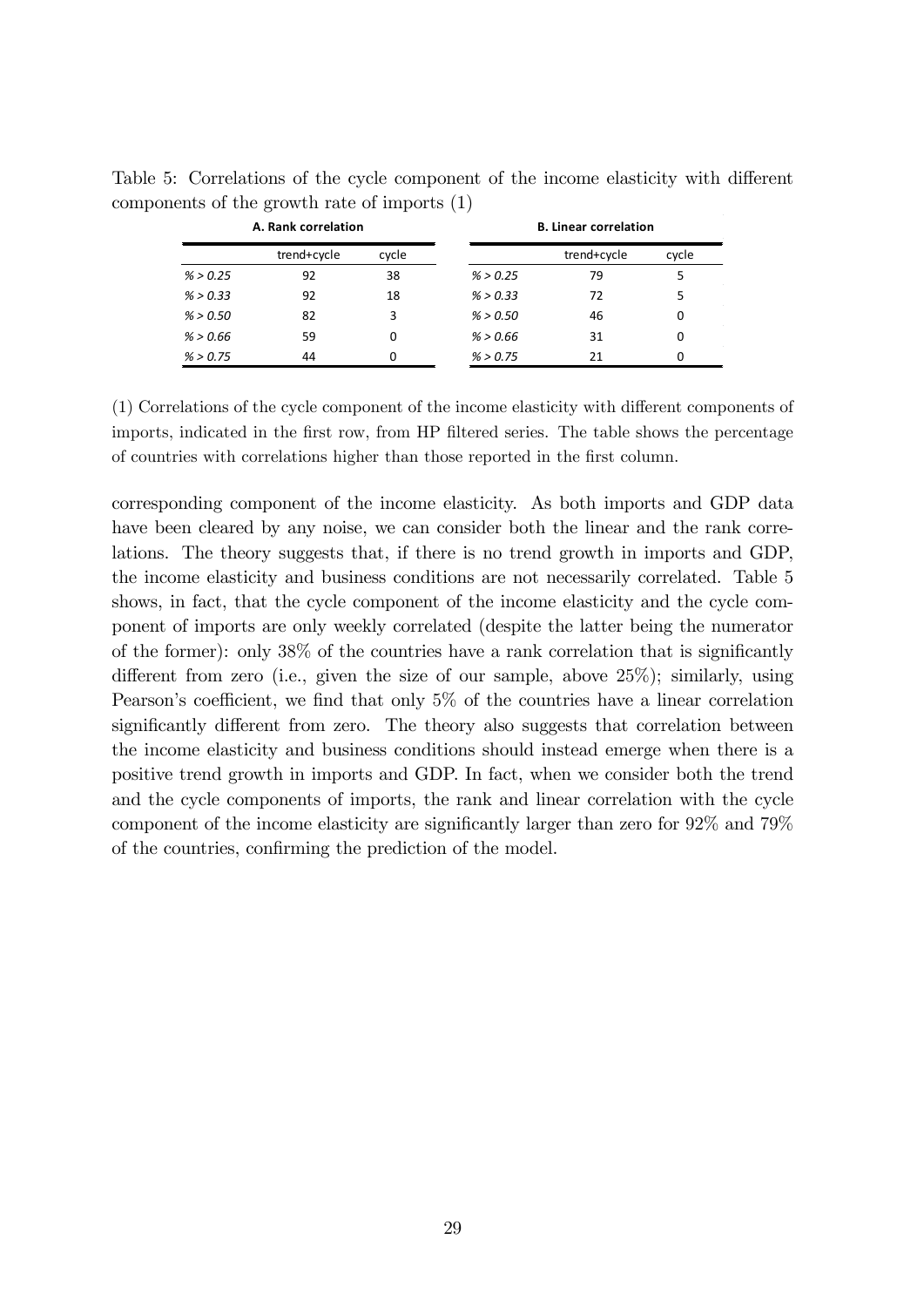## References

- [1] Alessandria G., Kaboski J.P., Midrigan V. (1995), "The Great Trade Collapse of 2008-09: An Inventory Adjustment?," IMF Economic Review, Vol. 58, pp. 254- 294.
- [2] Backus D.K., Kehoe P.J., Kydland F.E. (1995), "International Business Cycles: Theory and Evidence," in: Cooley T. (ed.), Frontiers of Business Cycle Research. Princeton: Princeton University Press.
- [3] Baldwin R., ed. (2009), The Great Trade Collapse: Causes, Consequences and Prospects, Voxeu Ebook, London: CEPR.
- [4] Baldwin R., Evenett S.J., eds. (2009), The Collapse of Global Trade, Murky Protectionism, and the Crisis: Recommendations for the G20, Voxeu Ebook, London: CEPR.
- [5] Bems R., Johnson R.C., Yi K.M. (2013), "The Great Trade Collapse," Annual Review of Economics, Vol. 5, pp. 375-400.
- [6] Borin A., Mancini M. (2015), "Follow the Value-Added: Bilateral Gross Export Accounting", Temi di discussione, No. 1026, Bank of Italy.
- [7] Bussiere M., Callegari G., Ghironi F., Sestieri G., Yamano N. (2013), "Estimating Trade Elasticities: Demand Composition and the Trade Collapse of 2008–2009," American Economic Journal: Macroeconomics, Vol. 5, pp. 118-151.
- [8] Constantinescu C., Mattoo A, Ruta M. (2015), "The Global Trade Slowdown: Cyclical or Structural?," World Bank Development Research Group Working Paper, No. 7158, Washington, DC.
- [9] Eaton J., Kortum S. (2001), "Trade in Capital Goods," European Economic Review, Vol. 45, pp. 1195-1235.
- [10] Eaton J., Kortum S., Neiman B., Romalis J. (2016), "Trade and the Global Recession," American Economic Review, Vol. 106, pp. 3401-3348.
- [11] ECB (2016), *Eurosystem Staff Macroeconomic Projections for the Euro Area*, European Central Bank, December.
- [12] Engel C., Wang J. (2011), "International Trade in Durable Goods: Understanding Volatility, Cyclicality, and Elasticities," Journal of International Economics, Vol. 83, pp. 37.52.
- [13] Estevadeordal A., Frantz B., Taylor A.M. (2003), "The Rise and Fall of World Trade, 1870-1939," Quarterly Journal of Economics, Vol. 118, pp. 359-407.